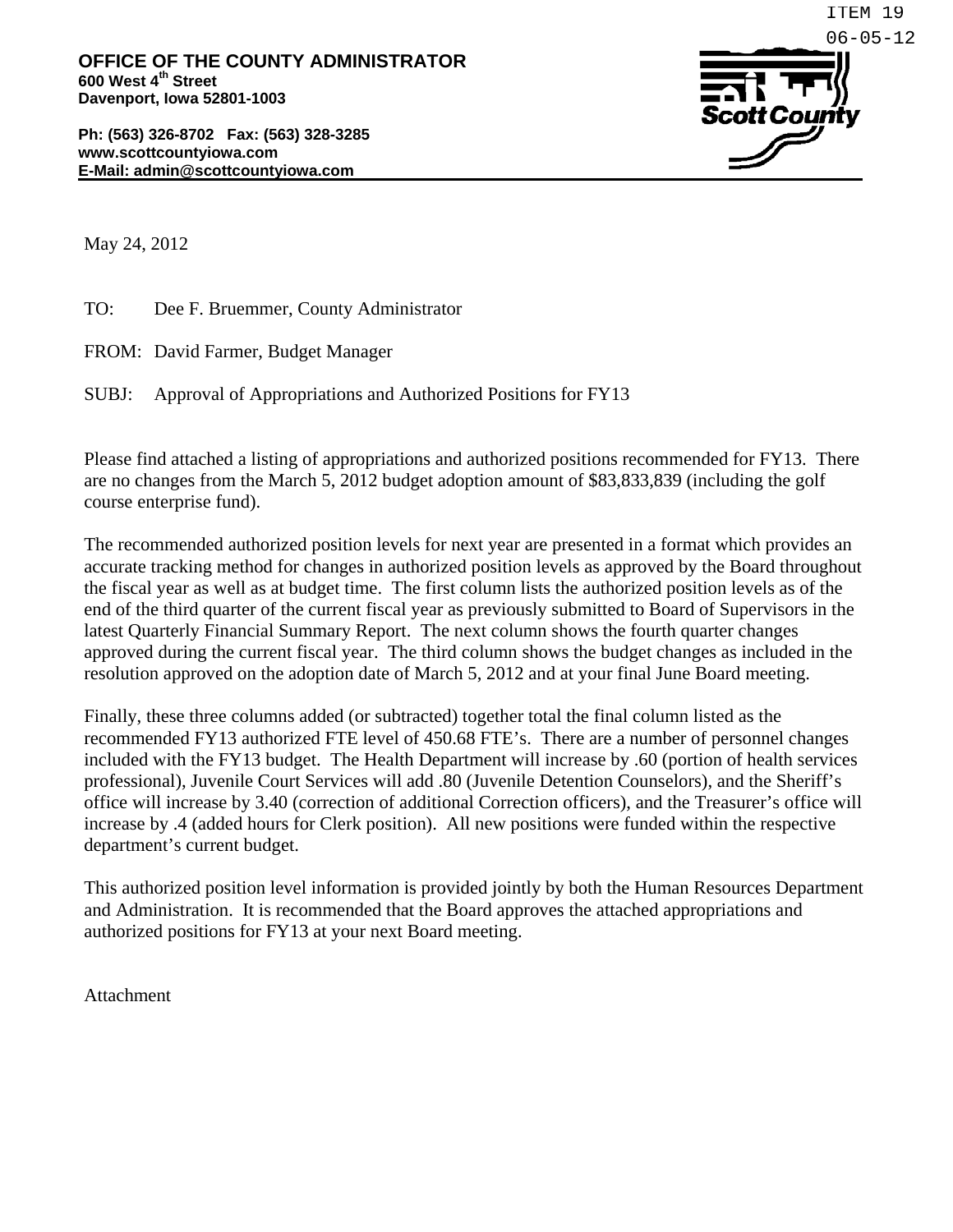# **PERSONNEL SUMMARY (FTE's)**

|                                        | <b>FY12</b> | <b>FY12</b>              | <b>FY13</b>    | <b>FY13</b> |
|----------------------------------------|-------------|--------------------------|----------------|-------------|
|                                        | as of       | 4th QTR                  | <b>Budget</b>  | Adjusted    |
| Department                             | 03/31/12    | Changes                  | <b>Changes</b> | <b>FTE</b>  |
|                                        |             |                          |                |             |
| Administration                         | 3.50        | $\overline{\phantom{a}}$ |                | 3.50        |
| Attorney                               | 31.00       |                          |                | 31.00       |
| Auditor                                | 14.05       |                          |                | 14.05       |
| Information Technology                 | 15.40       | $\overline{\phantom{a}}$ |                | 15.40       |
| <b>Facilities and Support Services</b> | 30.55       |                          |                | 30.55       |
| <b>Community Services</b>              | 10.00       |                          |                | 10.00       |
| Conservation (net of golf course)      | 22.25       | $\overline{\phantom{a}}$ |                | 22.25       |
| Health                                 | 43.25       |                          | 0.60           | 43.85       |
| <b>Human Resources</b>                 | 4.50        |                          |                | 4.50        |
| Juvenile Court Services                | 14.20       |                          | 0.80           | 15.00       |
| Planning & Development                 | 4.08        |                          |                | 4.08        |
| Recorder                               | 11.00       |                          |                | 11.00       |
| Secondary Roads                        | 35.40       |                          |                | 35.40       |
| Sheriff                                | 154.35      |                          | 3.40           | 157.75      |
| Supervisors                            | 5.00        |                          |                | 5.00        |
| Treasurer                              | 28.00       |                          |                | 28.00       |
| <b>SUBTOTAL</b>                        | 426.53      |                          | 4.80           | 431.33      |
| <b>Golf Course Enterprise</b>          | 19.35       |                          |                | 19.35       |
| <b>TOTAL</b>                           | 445.88      |                          | 4.80           | 450.68      |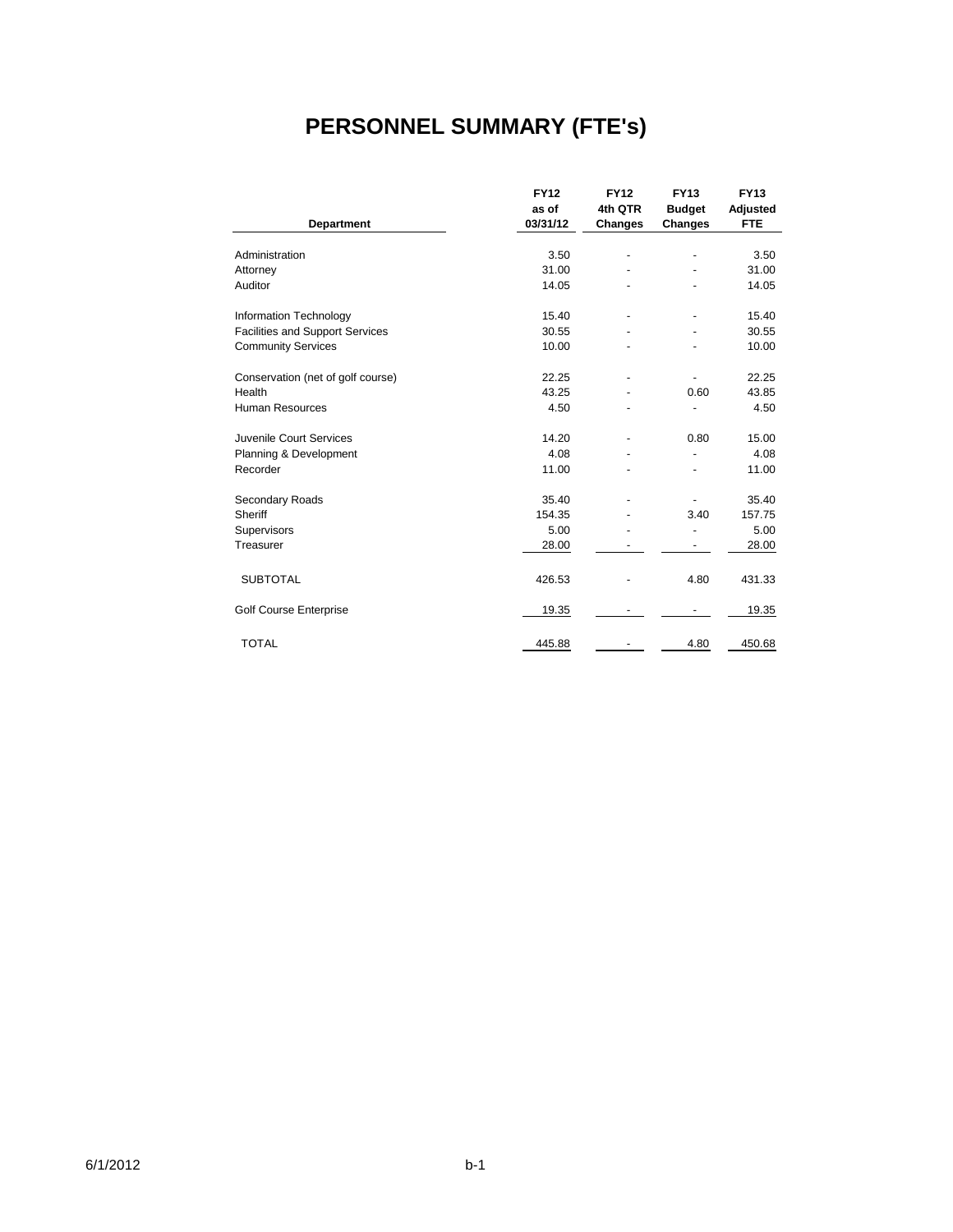|                   | <b>ORGANIZATION: Administration</b>           | <b>FY12</b><br>as of | <b>FY12</b><br>4th QTR | <b>FY13</b><br><b>Budget</b> | <b>FY13</b><br><b>Adjusted</b> |
|-------------------|-----------------------------------------------|----------------------|------------------------|------------------------------|--------------------------------|
| <b>POSITIONS:</b> |                                               | 03/31/12             | <b>Changes</b>         | <b>Changes</b>               | FTE                            |
|                   | A County Administrator                        | 1.00                 |                        |                              | 1.00                           |
|                   | 805-A Assistant County Administrator          | 0.50                 |                        |                              | 0.50                           |
|                   | 597-A Budget Manager                          | 1.00                 |                        |                              | 1.00                           |
|                   | 366-A Budget Coordinator                      | $\blacksquare$       |                        |                              | ÷.                             |
|                   | 298-A Administrative Assistant                | 1.00                 |                        |                              | 1.00                           |
|                   | <b>Total Positions</b>                        | 3.50                 |                        |                              | 3.50                           |
|                   | <b>ORGANIZATION: Attorney</b>                 | <b>FY12</b><br>as of | <b>FY12</b><br>4th QTR | <b>FY13</b><br><b>Budget</b> | <b>FY13</b><br>Adjusted        |
| <b>POSITIONS:</b> |                                               | 03/31/12             | Changes                | Changes                      | <b>FTE</b>                     |
|                   | X County Attorney                             | 1.00                 |                        |                              | 1.00                           |
|                   | X First Assistant Attorney                    | 1.00                 |                        |                              | 1.00                           |
|                   | X Deputy First Assistant Attorney             | $\overline{a}$       |                        |                              | $\overline{a}$                 |
|                   | X Assistant Attorney II                       | $\overline{a}$       |                        |                              | $\overline{a}$                 |
|                   | X Assistant Attorney I                        | $\overline{a}$       |                        |                              | $\overline{a}$                 |
|                   | 611-A Attorney II                             | 4.00                 |                        |                              | 4.00                           |
|                   | 511-A Office Administrator                    | 1.00                 |                        |                              | 1.00                           |
|                   | 464-A Attorney I                              | 9.00                 |                        | $\overline{a}$               | 9.00                           |
|                   | 323-A Case Expeditor                          | 1.00                 |                        |                              | 1.00                           |
|                   | 316-A Paralegal-Audio/Visual Production Spec  | 1.00                 |                        |                              | 1.00                           |
|                   | 282-A Paralegal                               | 1.00                 |                        |                              | 1.00                           |
|                   | 282-A Executive Secretary/Paralegal           | 1.00                 |                        | $\overline{a}$               | 1.00                           |
|                   | 223-C Victim/Witness Coordinator              | 1.00                 |                        |                              | 1.00                           |
|                   | 223-C Fine Payment Coordinator                | 1.00                 |                        |                              | 1.00                           |
|                   | 214-C Administrative Assistant-Juvenile Court | 1.00                 |                        |                              | 1.00                           |
|                   | 214-C Intake Coordinator                      | 1.00                 |                        | $\overline{a}$               | 1.00                           |
|                   | 194-C Legal Secretary-Civil Court             | 1.00                 |                        |                              | 1.00                           |
|                   | 191-C Senior Clerk-Victim Witness             | 1.00                 |                        |                              | 1.00                           |
|                   | 177-C Legal Secretary                         | 1.00                 |                        |                              | 1.00                           |
|                   | 162-C Clerk III                               | 1.00                 |                        |                              | 1.00                           |
|                   | 151-C Clerk II-Receptionist                   | 1.00                 |                        |                              | 1.00                           |
|                   | 151-C Clerk II-Data Entry                     | 1.00                 |                        |                              | 1.00                           |
|                   | Z Summer Law Clerk                            | 1.00                 |                        |                              | 1.00                           |
|                   | <b>Total Positions</b>                        | 31.00                |                        |                              | 31.00                          |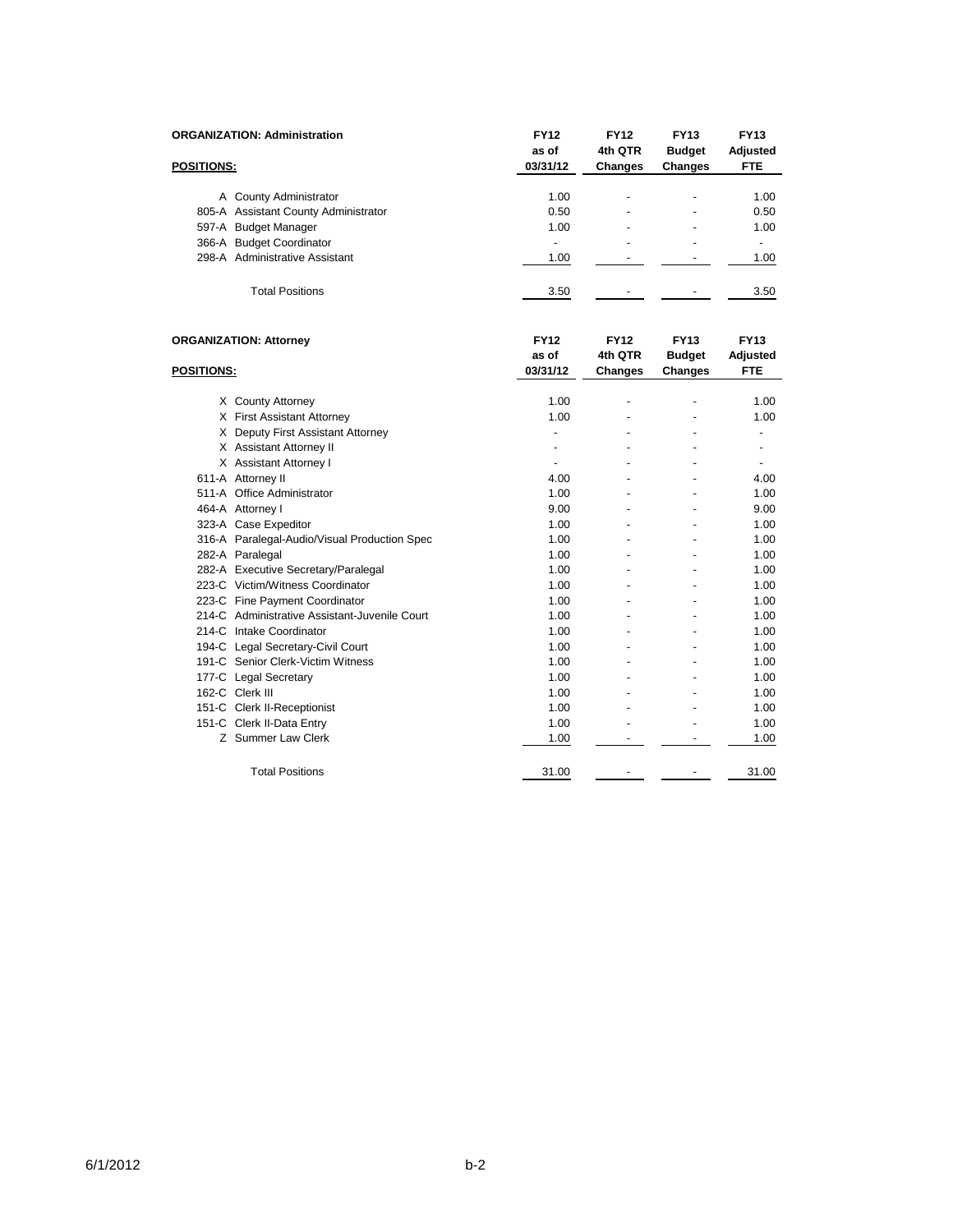|                   | <b>ORGANIZATION: Auditor</b>                | <b>FY12</b><br>as of | <b>FY12</b><br>4th QTR | <b>FY13</b><br><b>Budget</b> | <b>FY13</b><br>Adjusted |
|-------------------|---------------------------------------------|----------------------|------------------------|------------------------------|-------------------------|
| <b>POSITIONS:</b> |                                             | 03/31/12             | Changes                | Changes                      | <b>FTE</b>              |
|                   | X Auditor                                   | 1.00                 |                        |                              |                         |
|                   |                                             |                      |                        |                              | 1.00                    |
|                   | X Deputy Auditor-Elections                  |                      |                        |                              |                         |
|                   | X Deputy Auditor-Tax                        | 1.00                 |                        |                              | 1.00                    |
|                   | 677-A Accounting and Tax Manager            | 1.00                 |                        |                              | 1.00                    |
|                   | 556-A Operations Manager                    | 1.00                 |                        |                              | 1.00                    |
|                   | 291-C Election Supervisor                   | 1.00                 |                        |                              | 1.00                    |
|                   | 268-A GIS Parcel Maintenance Technician     | 1.00                 |                        |                              | 1.00                    |
|                   | 252-A Payroll Specialist                    | 2.00                 |                        |                              | 2.00                    |
|                   | 252-C Accounts Payable Specialist           | 1.50                 | $\blacksquare$         |                              | 1.50                    |
|                   | 191-C Senior Clerk III Elections            | 2.00                 |                        |                              | 2.00                    |
|                   | 177-A Official Records Clerk                | 0.90                 |                        |                              | 0.90                    |
|                   | 177-C Platroom Specialist                   | 1.00                 |                        |                              | 1.00                    |
|                   | 141-C Clerk II                              | 0.65                 |                        |                              | 0.65                    |
|                   | <b>Total Positions</b>                      | 14.05                |                        |                              | 14.05                   |
|                   | <b>ORGANIZATION: Information Technology</b> | <b>FY12</b>          | <b>FY12</b>            | <b>FY13</b>                  | <b>FY13</b>             |
| <b>POSITIONS:</b> |                                             | as of<br>03/31/12    | 4th QTR<br>Changes     | <b>Budget</b><br>Changes     | Adjusted<br><b>FTE</b>  |

| <b>POSITIONS:</b> |                                             | as of<br>03/31/12 | 4th Q.I.R<br>Changes     | <b>Budget</b><br>Changes | Adjusted<br>FTE. |
|-------------------|---------------------------------------------|-------------------|--------------------------|--------------------------|------------------|
|                   |                                             |                   |                          |                          |                  |
|                   | 725-A Information Technology Director       | 1.00              |                          | $\blacksquare$           | 1.00             |
|                   | 556-A Geographic Information Systems Coord. | 1.00              | $\overline{\phantom{0}}$ | $\blacksquare$           | 1.00             |
|                   | 519-A Network Infrastructure Supervisor     | 1.00              |                          |                          | 1.00             |
|                   | 511-A Senior Programmer/Analyst             | 1.00              | $\blacksquare$           | $\blacksquare$           | 1.00             |
|                   | 455-A Webmaster                             | 1.00              |                          |                          | 1.00             |
|                   | 445-A Programmer/Analyst II                 | 2.00              |                          |                          | 2.00             |
|                   | 406-A Network Systems Administrator         | 5.00              |                          |                          | 5.00             |
|                   | 323-A GIS Analyst                           | 1.00              | $\blacksquare$           |                          | 1.00             |
|                   | 187-A Desktop support Specialist            | 2.00              | $\blacksquare$           | $\blacksquare$           | 2.00             |
|                   | 162-A Clerk III                             | 0.40              |                          |                          | 0.40             |
|                   | <b>Total Positions</b>                      | 15.40             |                          |                          | 15.40            |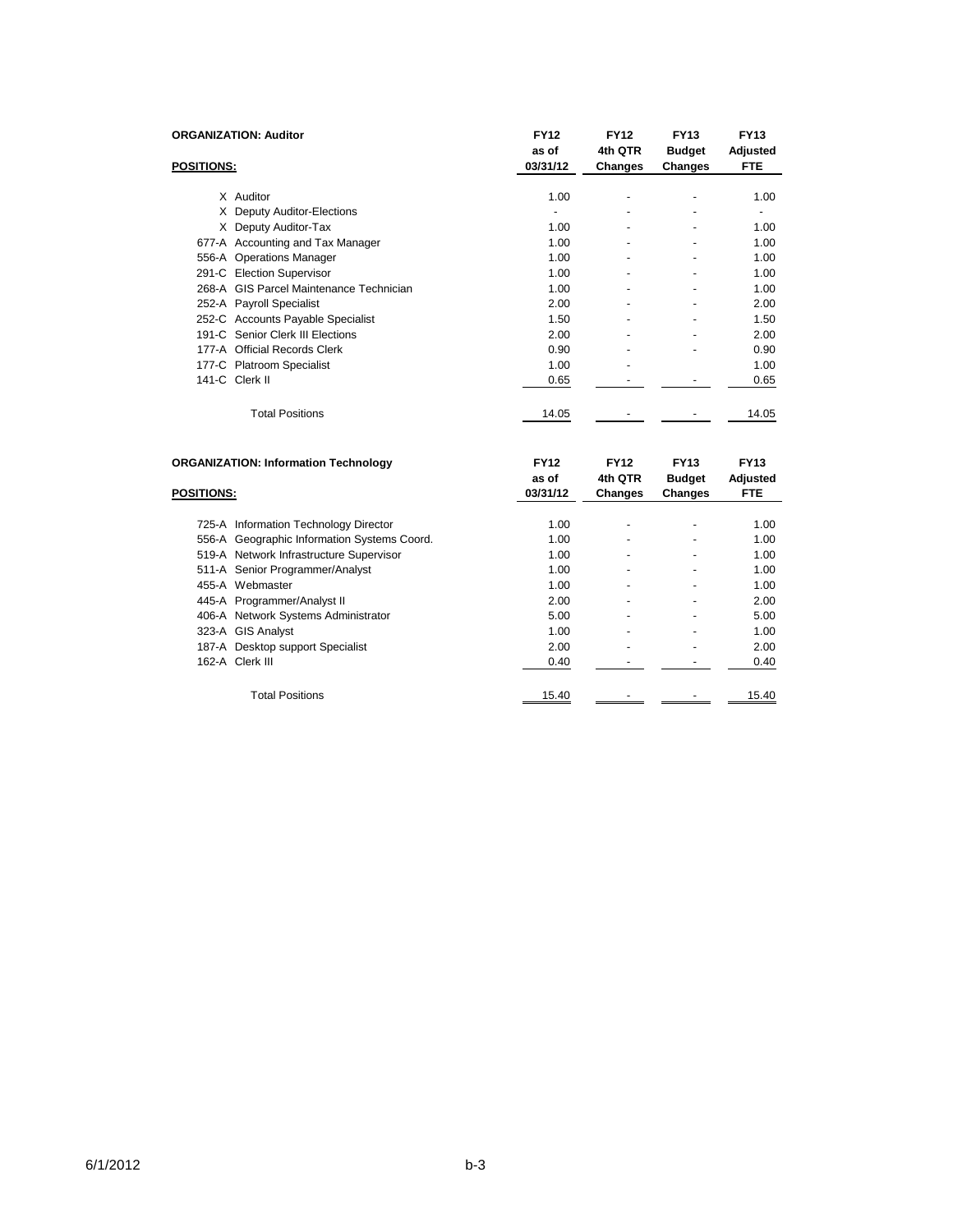|                   | <b>ORGANIZATION: Facilities and Support Services</b> | <b>FY12</b><br>as of     | <b>FY12</b><br>4th QTR | <b>FY13</b><br><b>Budget</b> | <b>FY13</b><br>Adjusted        |
|-------------------|------------------------------------------------------|--------------------------|------------------------|------------------------------|--------------------------------|
| <b>POSITIONS:</b> |                                                      | 03/31/12                 | Changes                | <b>Changes</b>               | <b>FTE</b>                     |
|                   | 725-A Director of Facilities and Support Services    | 1.00                     | ٠                      | ٠                            | 1.00                           |
|                   | 417-A Operations Manager-FSS                         | 1.00                     |                        |                              | 1.00                           |
|                   | 307-A Project and Support Services Coordinator       | $\blacksquare$           |                        |                              | $\overline{\phantom{0}}$       |
|                   | 300-A Maintenance Coordinator                        | 1.00                     |                        |                              | 1.00                           |
|                   | 268-C Maintenance Specialist                         | 4.00                     |                        |                              | 4.00                           |
|                   | 268-C Maintenance Electronic Systems Technician      | 2.00                     |                        |                              | 2.00                           |
|                   | 252-A Purchasing Specialist                          | 1.00                     |                        |                              | 1.00                           |
|                   | 238-A Custodial & Security Coordinator               | 1.00                     |                        |                              | 1.00                           |
|                   | 238-A Custodial Coordinator                          | $\overline{\phantom{a}}$ | ٠                      | $\overline{\phantom{a}}$     | -                              |
|                   | 182-C Maintenance Worker                             | 1.00                     |                        |                              | 1.00                           |
|                   | 177-C Senior Clerk                                   | 1.00                     |                        |                              | 1.00                           |
|                   | 162-C Lead Custodial Worker                          | 2.00                     |                        |                              | 2.00                           |
|                   | 141-C Clerk II/Support Services                      | 2.00                     |                        |                              | 2.00                           |
|                   | 141-C Clerk II/Scanning                              | 3.00                     |                        |                              | 3.00                           |
|                   | 130-C Custodial Worker                               | 9.05                     |                        |                              | 9.05                           |
|                   | 91-C Courthouse Security Guard                       | $\overline{\phantom{a}}$ |                        |                              |                                |
|                   | 83-C General Laborer                                 | 1.50                     |                        |                              | 1.50                           |
|                   | <b>Total Positions</b>                               | 30.55                    |                        |                              | 30.55                          |
|                   | <b>ORGANIZATION: Community Services</b>              | <b>FY12</b><br>as of     | <b>FY12</b><br>4th QTR | <b>FY13</b><br><b>Budget</b> | <b>FY13</b><br><b>Adjusted</b> |

| <b>POSITIONS:</b> |                                   | 03/31/12 | Changes | Changes | <b>FTE</b> |
|-------------------|-----------------------------------|----------|---------|---------|------------|
|                   |                                   |          |         |         |            |
|                   | 725-A Community Services Director | 1.00     | ٠       | ۰       | 1.00       |
|                   | 430-A Case Aide Supervisor        | 1.00     |         |         | 1.00       |
|                   | 430-A Mental Health Coordinator   | 1.00     |         |         | 1.00       |
|                   | 298-A Veterans Director/Case Aide | 1.00     | -       | -       | 1.00       |
|                   | 271-C Office Manager              | 1.00     |         |         | 1.00       |
|                   | 252-C Case Aide                   | 2.00     |         |         | 2.00       |
|                   | 162-C Clerk III/Secretary         | 1.00     | -       | ٠       | 1.00       |
|                   | 141-C Clerk II/Receptionist       | 1.00     |         |         | 1.00       |
|                   | Z Mental Health Advocate          | 1.00     |         |         | 1.00       |
|                   | <b>Total Positions</b>            | 10.00    |         |         | 10.00      |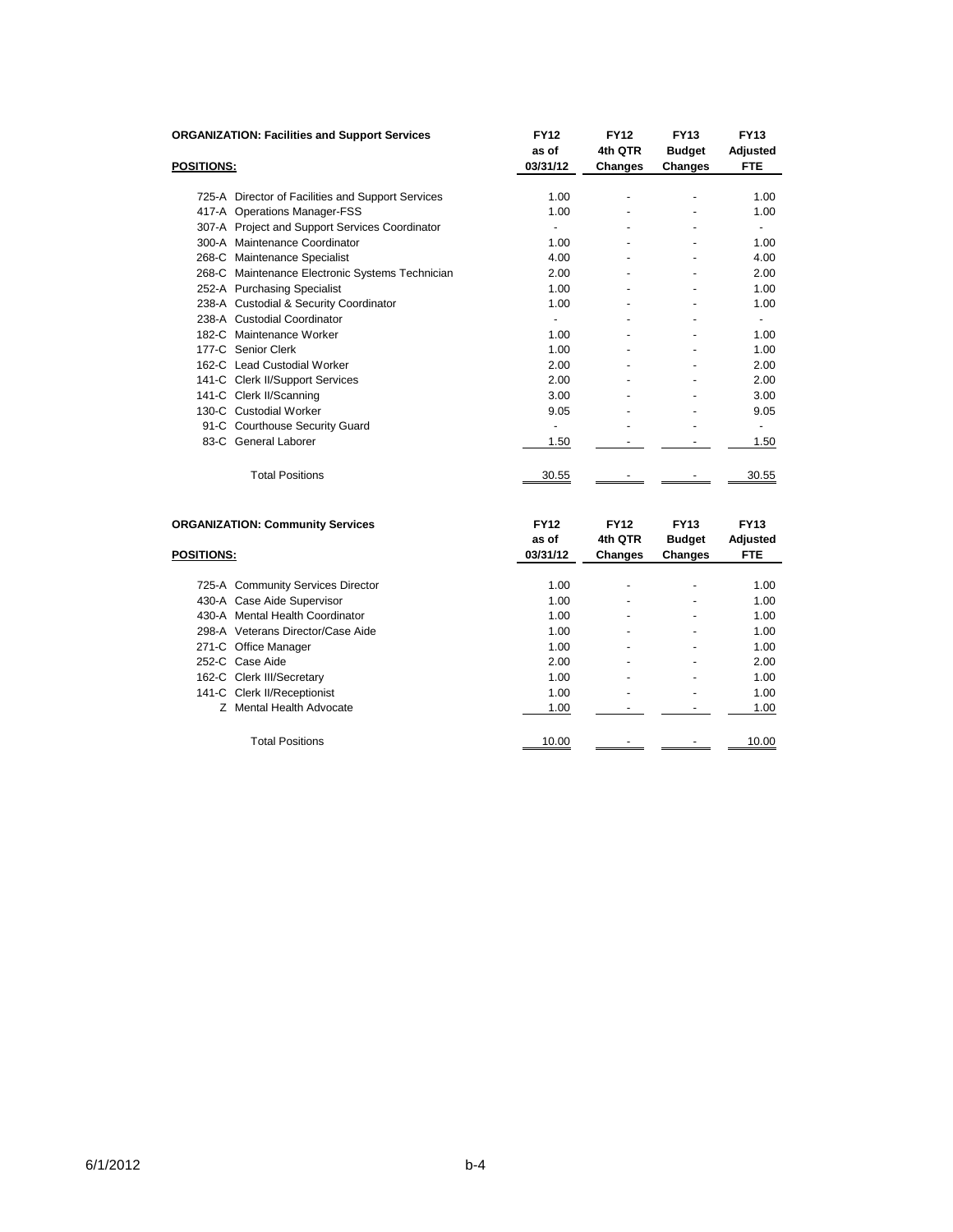|                   | <b>ORGANIZATION: Conservation (Net of Golf Operations)</b> | <b>FY12</b><br>as of | <b>FY12</b><br>4th QTR | <b>FY13</b><br><b>Budget</b> | <b>FY13</b><br>Adjusted |
|-------------------|------------------------------------------------------------|----------------------|------------------------|------------------------------|-------------------------|
| <b>POSITIONS:</b> |                                                            | 03/31/12             | Changes                | <b>Changes</b>               | <b>FTE</b>              |
|                   |                                                            |                      |                        |                              |                         |
|                   | 775-A Director                                             | 1.00                 |                        |                              | 1.00                    |
|                   | 540-A Deputy Director                                      | 1.00                 |                        |                              | 1.00                    |
|                   | 470-A Park Manager                                         | 2.00                 | $\blacksquare$         | $\blacksquare$               | 2.00                    |
|                   | 382-A Naturalist/Director                                  | 1.00                 |                        | $\overline{a}$               | 1.00                    |
|                   | 271-A Naturalist                                           | 1.00                 |                        |                              | 1.00                    |
|                   | 262-A Park Ranger                                          | 5.00                 |                        |                              | 5.00                    |
|                   | 252-A Administrative Assistant                             | 1.00                 |                        | -                            | 1.00                    |
|                   | 220-A Park Crew Leader                                     | 1.00                 |                        | $\overline{a}$               | 1.00                    |
|                   | 187-A Pioneer Village Site Coordinator                     | 1.00                 |                        |                              | 1.00                    |
|                   | 187-A Equipment Specialist                                 | 1.00                 |                        |                              | 1.00                    |
|                   | 187-A Equipment Mechanic                                   | 1.00                 |                        |                              | 1.00                    |
|                   | 187-A Park Maintenance Technician                          | 4.00                 | $\blacksquare$         | $\blacksquare$               | 4.00                    |
|                   | 141-A Clerk II                                             | 1.00                 |                        |                              | 1.00                    |
|                   | 99-A Cody Homestead Site Coordinator                       | 0.75                 |                        |                              | 0.75                    |
|                   | Z Seasonal Concession Worker                               | 0.50                 |                        |                              | 0.50                    |
|                   | <b>Total Positions</b>                                     | 22.25                |                        |                              | 22.25                   |
|                   |                                                            |                      |                        |                              |                         |

|                   | <b>ORGANIZATION: Glynns Creek Golf Course</b> | <b>FY12</b>       | <b>FY12</b>              | <b>FY13</b>                     | <b>FY13</b>            |
|-------------------|-----------------------------------------------|-------------------|--------------------------|---------------------------------|------------------------|
| <b>POSITIONS:</b> |                                               | as of<br>03/31/12 | 4th QTR<br>Changes       | <b>Budget</b><br><b>Changes</b> | Adjusted<br><b>FTE</b> |
|                   | 462-A Golf Pro/Manager                        | 1.00              | $\blacksquare$           | $\overline{\phantom{0}}$        | 1.00                   |
|                   | 462-A Golf Course Superintendent              | 1.00              | $\blacksquare$           | $\overline{\phantom{0}}$        | 1.00                   |
|                   | 220-A Assistant Golf Course Superintendent    | 1.00              |                          | ٠                               | 1.00                   |
|                   | 187-A Turf Equipment Specialist               | 1.00              | $\overline{\phantom{a}}$ | $\overline{\phantom{0}}$        | 1.00                   |
|                   | 162-A Maintenance Technician                  | 2.00              | $\overline{\phantom{a}}$ | -                               | 2.00                   |
|                   | Z Seasonal Assistant Golf Professional        | 0.75              | $\blacksquare$           | -                               | 0.75                   |
|                   | Z Seasonal Golf Pro Staff                     | 7.05              | $\overline{\phantom{a}}$ | $\overline{\phantom{0}}$        | 7.05                   |
|                   | Z Seasonal Part-Time Laborers                 | 5.55              |                          |                                 | 5.55                   |
|                   | <b>Total Positions</b>                        | 19.35             |                          |                                 | 19.35                  |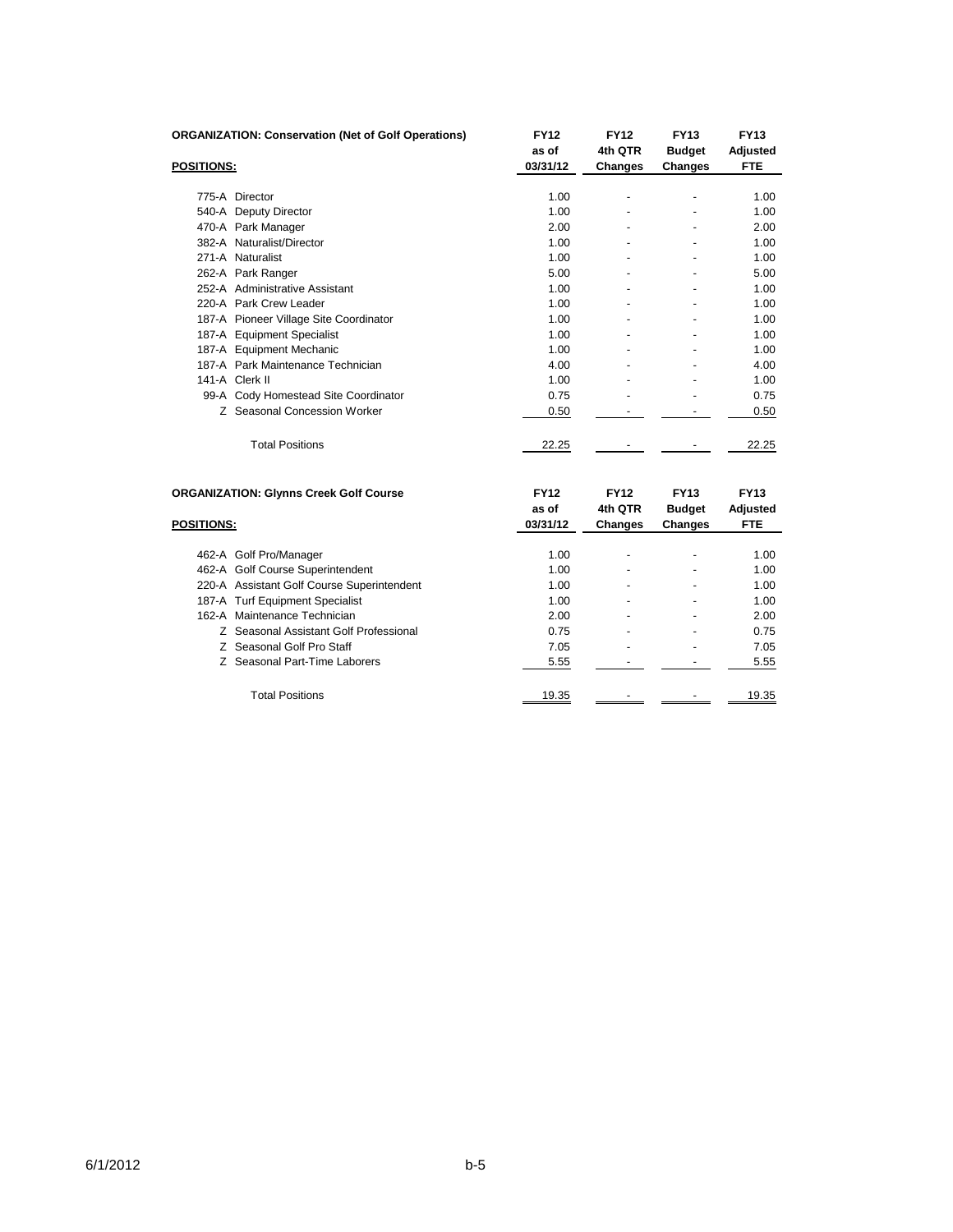| <b>POSITIONS:</b> | <b>ORGANIZATION: Health</b>                    | <b>FY12</b><br>as of<br>03/31/12 | <b>FY12</b><br>4th QTR<br>Changes        | <b>FY13</b><br><b>Budget</b><br><b>Changes</b> | <b>FY13</b><br>Adjusted<br><b>FTE</b>        |
|-------------------|------------------------------------------------|----------------------------------|------------------------------------------|------------------------------------------------|----------------------------------------------|
|                   | 805-A Health Director                          | 1.00                             |                                          |                                                | 1.00                                         |
|                   | 571-A Deputy Director                          | 1.00                             |                                          |                                                | 1.00                                         |
|                   | 470-A Clinical Services Coordinator            | 1.00                             |                                          |                                                | 1.00                                         |
|                   | 417-A Community Health Coordinator             | 1.00                             |                                          |                                                | 1.00                                         |
|                   | 417-A Environmental Health Coordinator         | 1.00                             |                                          |                                                | 1.00                                         |
|                   | 417-A Public Health Services Coordinator       | 1.00                             |                                          |                                                | 1.00                                         |
|                   | 417-A Correctional Health Coordinator          | 1.00                             |                                          |                                                | 1.00                                         |
|                   | 397-A Clinical Services Specialist             | 1.00                             |                                          |                                                | 1.00                                         |
|                   | 366-A Public Health Nurse                      | 9.00                             |                                          |                                                | 9.00                                         |
|                   | 355-A Community Health Consultant              | 4.60                             |                                          |                                                | 4.60                                         |
|                   | 355-A Community Health Intervention Specialist | 1.00                             |                                          |                                                | 1.00                                         |
|                   | 355-A Environmental Health Specialist          | 7.00                             |                                          |                                                | 7.00                                         |
|                   | Child Health Consultant                        | 2.00                             |                                          |                                                | 2.00                                         |
|                   | 271-A Community Dental Consultant              | 1.00                             |                                          |                                                | 1.00                                         |
|                   | 252-A Administrative Office Assistant          | 1.00                             |                                          |                                                | 1.00                                         |
|                   | 230-A Public Health Nurse-LPN                  |                                  |                                          |                                                | ٠                                            |
|                   | 209-A Medical Assistant                        | 2.00                             |                                          |                                                | 2.00                                         |
|                   | 198-A Medical Lab Technician                   | 0.75                             |                                          |                                                | 0.75                                         |
|                   | 177-A Lab Technician                           | $\overline{a}$                   |                                          |                                                | ٠                                            |
|                   | 162-A Resource Specialist                      | 2.00                             |                                          |                                                | 2.00                                         |
|                   | 141-A Resource Assistant                       | 3.45                             |                                          |                                                | 3.45                                         |
|                   | Z Interpreters                                 | $\overline{\phantom{a}}$         |                                          |                                                | ٠                                            |
|                   | Z Environmental Health Intern                  | 0.25                             |                                          | $\overline{a}$                                 | 0.25                                         |
|                   | Z Health Services Professional                 | 1.20                             |                                          | 0.60                                           | 1.80                                         |
|                   | <b>Total Positions</b>                         | 43.25                            |                                          | 0.60                                           | 43.85                                        |
| <b>POSITIONS:</b> | <b>ORGANIZATION: Human Resources</b>           | <b>FY12</b><br>as of<br>03/31/12 | <b>FY12</b><br>4th QTR<br><b>Changes</b> | <b>FY13</b><br><b>Budget</b><br><b>Changes</b> | <b>FY13</b><br><b>Adjusted</b><br><b>FTE</b> |

| 805-A Assistant County Administrator | 0.50 |                          | 0.50 |
|--------------------------------------|------|--------------------------|------|
| 505-A Risk Manager                   | 1.00 | $\overline{\phantom{a}}$ | 1.00 |
| 323-A Human Resources Generalist     | 2.00 | $\overline{\phantom{a}}$ | 2.00 |
| 198-A Benefits Coordinator           | 1.00 | $\overline{\phantom{a}}$ | 1.00 |
|                                      |      |                          |      |
| <b>Total Positions</b>               | 4.50 |                          | 4.50 |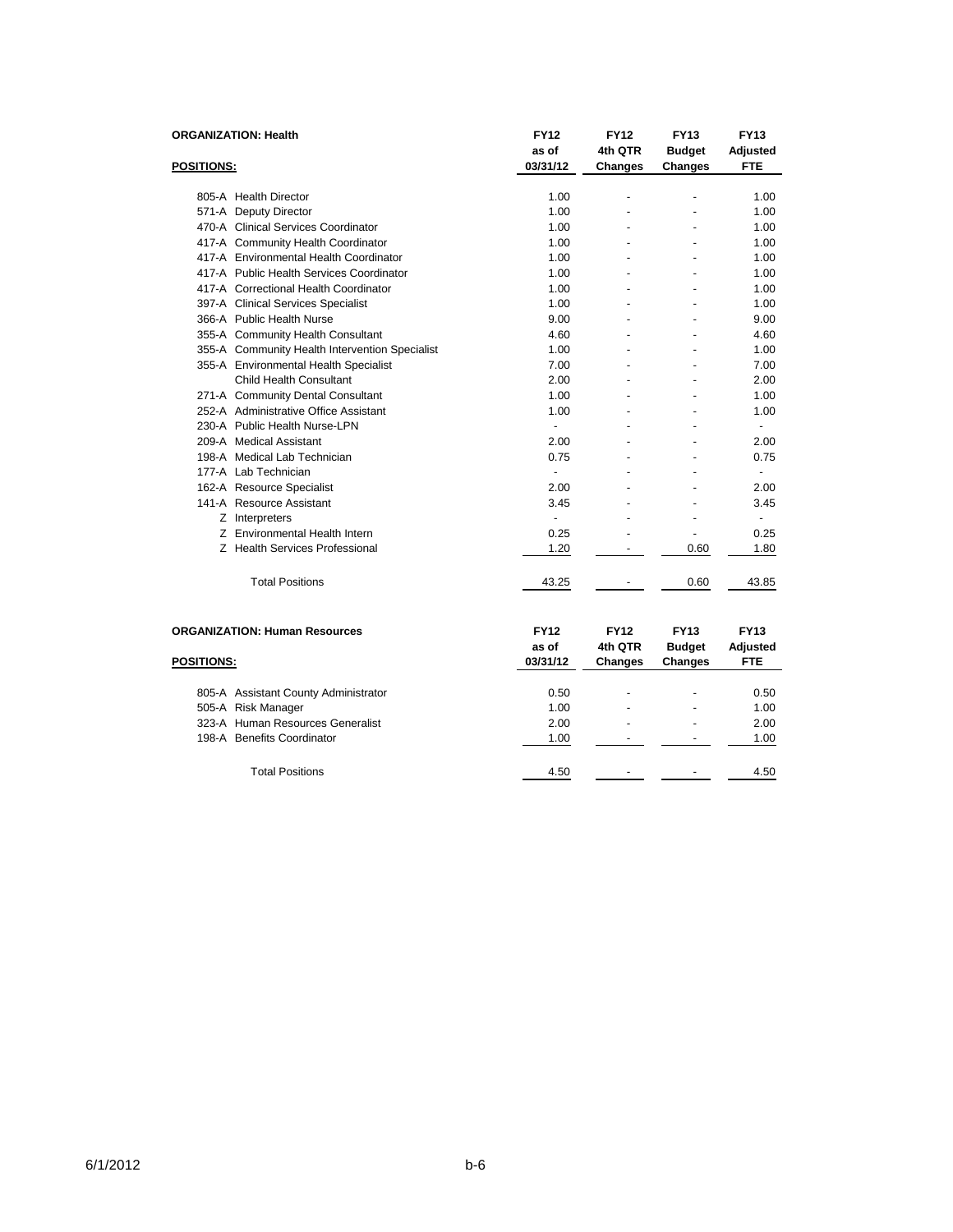| <b>ORGANIZATION: Juvenile Court Services</b>    | <b>FY12</b><br>as of | <b>FY12</b><br>4th QTR | <b>FY13</b><br><b>Budget</b> | <b>FY13</b><br>Adjusted        |
|-------------------------------------------------|----------------------|------------------------|------------------------------|--------------------------------|
| <b>POSITIONS:</b>                               | 03/31/12             | <b>Changes</b>         | <b>Changes</b>               | <b>FTE</b>                     |
| 571-A Juvenile Detention Center Director        | 1.00                 | $\overline{a}$         | $\overline{a}$               | 1.00                           |
| 323-A Shift Supervisor                          | 2.00                 |                        |                              | 2.00                           |
| 238-J Detention Youth Counselors                | ÷,                   |                        | 12.00                        | 12.00                          |
| 215-J Detention Youth Counselors                | 11.20                | $\blacksquare$         | (11.20)                      | $\sim$                         |
| <b>Total Positions</b>                          | 14.20                |                        | 0.80                         | 14.20                          |
| <b>ORGANIZATION: Planning &amp; Development</b> | <b>FY12</b><br>as of | <b>FY12</b><br>4th QTR | <b>FY13</b><br><b>Budget</b> | <b>FY13</b><br><b>Adjusted</b> |
| <b>POSITIONS:</b>                               | 03/31/12             | <b>Changes</b>         | Changes                      | <b>FTE</b>                     |
| 608-A Planning & Development Director           | 1.00                 |                        |                              | 1.00                           |
| 314-C Building Inspector                        | 1.00                 |                        |                              | 1.00                           |
| 252-A Planning & Development Specialist         | 1.00                 |                        |                              | 1.00                           |
| 162-A Clerk III                                 | 0.25                 |                        | $\blacksquare$               | 0.25                           |
| Z Weed/Zoning Enforcement Aide                  | 0.58                 |                        |                              | 0.58                           |
| Z Planning Intern                               | 0.25                 | $\overline{a}$         | $\overline{\phantom{a}}$     | 0.25                           |
| <b>Total Positions</b>                          | 4.08                 |                        |                              | 4.08                           |
| <b>ORGANIZATION: Recorder</b>                   | <b>FY12</b>          | <b>FY12</b>            | <b>FY13</b>                  | <b>FY13</b>                    |
|                                                 | as of                | 4th QTR                | <b>Budget</b>                | <b>Adjusted</b>                |
| <b>POSITIONS:</b>                               | 03/31/12             | <b>Changes</b>         | <b>Changes</b>               | <b>FTE</b>                     |
| X Recorder                                      | 1.00                 |                        |                              | 1.00                           |
| Y Second Deputy                                 | 1.00                 |                        |                              | 1.00                           |
| 496-A Operations Manager                        | 1.00                 | (1.00)                 |                              | $\blacksquare$                 |
| 417-A Operations Manager                        | $\blacksquare$       | 1.00                   |                              | 1.00                           |
| 191-C Real Estate Specialist                    | 1.00                 | $\overline{a}$         |                              | 1.00                           |
| 191-C Vital Records Specialist                  | 1.00                 | ٠                      |                              | 1.00                           |
| 162-C Clerk III                                 | 1.00                 |                        |                              | 1.00                           |
| 141-C Clerk II                                  | 5.00                 | $\blacksquare$         | $\overline{\phantom{a}}$     | 5.00                           |
| <b>Total Positions</b>                          | 11.00                | $\overline{a}$         | ٠                            | 11.00                          |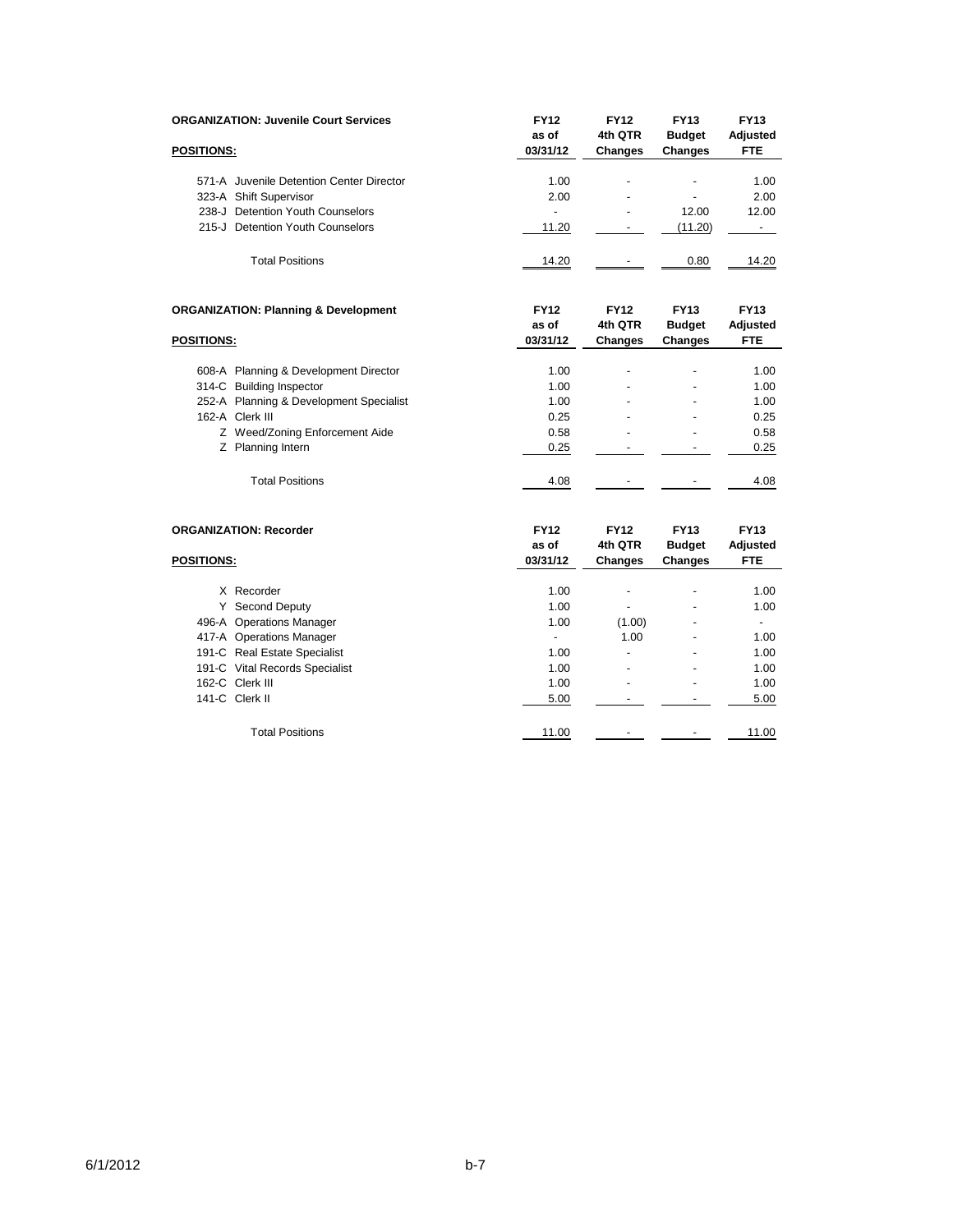| <b>ORGANIZATION: Secondary Roads</b> | <b>FY12</b> | <b>FY12</b>              | <b>FY13</b>    | <b>FY13</b>     |
|--------------------------------------|-------------|--------------------------|----------------|-----------------|
|                                      | as of       | 4th QTR                  | <b>Budget</b>  | <b>Adjusted</b> |
| <b>POSITIONS:</b>                    | 03/31/12    | Changes                  | Changes        | <b>FTE</b>      |
|                                      |             |                          |                |                 |
| 864-A County Engineer                | 1.00        |                          |                | 1.00            |
| 634-A Assistant County Engineer      | 1.00        |                          |                | 1.00            |
| 430-A Secondary Roads Superintendent | 1.00        |                          |                | 1.00            |
| 300-A Engineering Aide II            | 2.00        |                          |                | 3.00            |
| 233-A Shop Supervisor                | 1.00        |                          |                | 1.00            |
| 213-B Crew Leader/Operator I         | 3.00        |                          |                | 3.00            |
| 204-A Office Leader                  | 1.00        |                          |                | 1.00            |
| Sign Crew Leader<br>199-B            | 1.00        |                          |                | 1.00            |
| Mechanic<br>187-B                    | 2.00        |                          |                | 2.00            |
| 187-B Shop Control Clerk             | 1.00        |                          |                | 1.00            |
| 174-B Heavy Equipment Operator III   | 7.00        |                          |                | 7.00            |
| 174-B Sign Crew Technician           | 1.00        |                          |                | 1.00            |
| 163-B Truck Crew Coordinator         | 1.00        |                          |                | 1.00            |
| 162-A Clerk III                      | 0.25        | $\overline{\phantom{a}}$ | $\blacksquare$ | 0.25            |
| 153-B Truck Driver/Laborer           | 11.00       |                          | ٠              | 10.00           |
| Engineering Intern<br>Z.             | 0.25        |                          |                | 0.25            |
| Seasonal Maintenance Worker<br>Z.    | 0.60        |                          |                | 0.60            |
| Z Eldridge Garage Caretaker          | 0.30        |                          |                | 0.30            |
| <b>Total Positions</b>               | 35.40       |                          |                | 35.40           |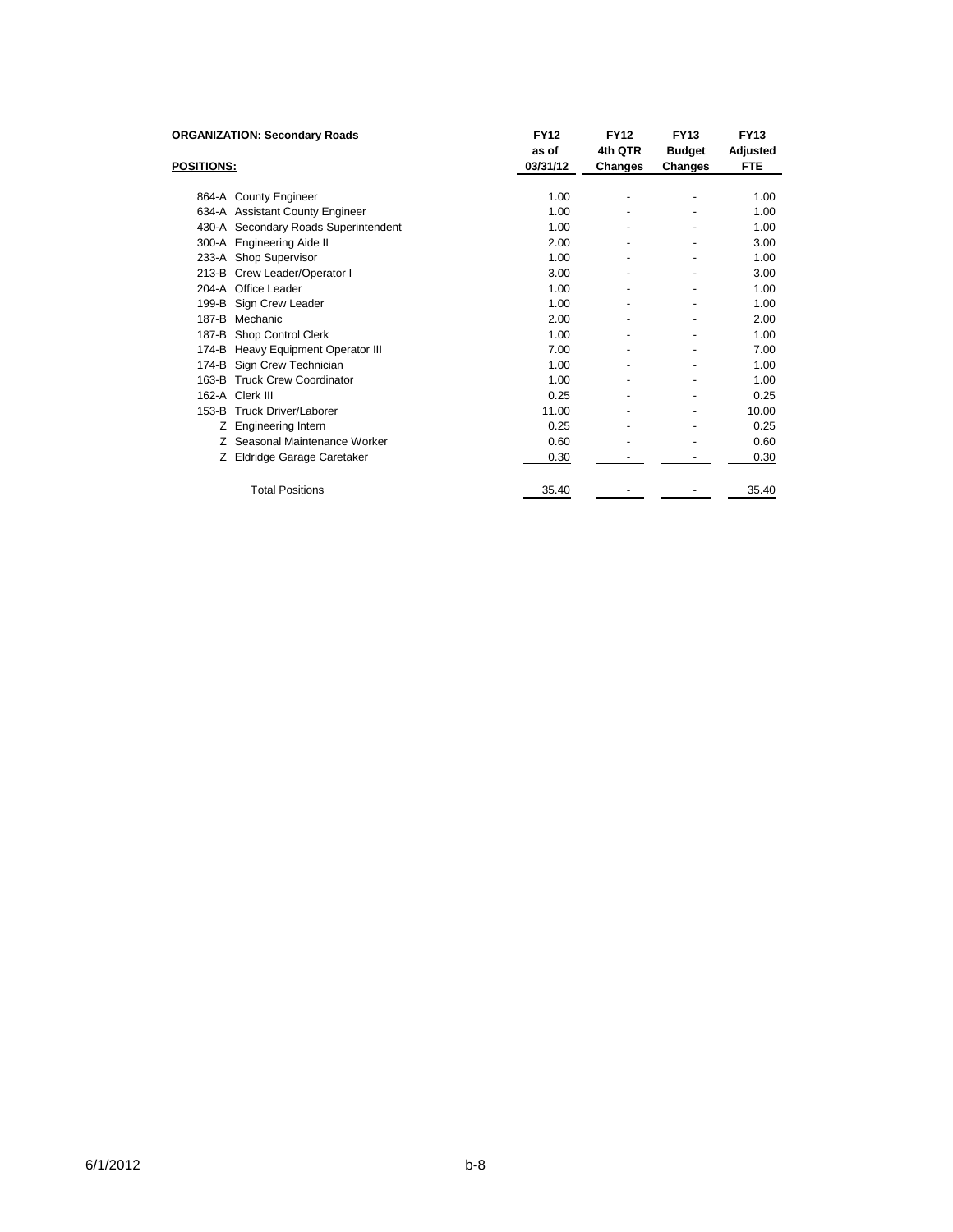| <b>ORGANIZATION: Sheriff</b>               |                                                | <b>FY12</b>              | <b>FY12</b>              | <b>FY13</b>    | <b>FY13</b>              |
|--------------------------------------------|------------------------------------------------|--------------------------|--------------------------|----------------|--------------------------|
|                                            |                                                | as of                    | 4th QTR                  | <b>Budget</b>  | Adjusted                 |
| <b>POSITIONS:</b>                          |                                                | 03/31/12                 | Changes                  | Changes        | <b>FTE</b>               |
|                                            |                                                |                          |                          |                |                          |
|                                            | X Sheriff                                      | 1.00                     | ÷,                       |                | 1.00                     |
|                                            | Y Chief Deputy                                 | 1.00                     |                          |                | 1.00                     |
|                                            | 705-A Jail Administrator                       | 1.00                     |                          |                | 1.00                     |
|                                            | 540-A Assistant Jail Administrator             | 1.00                     |                          |                | 1.00                     |
|                                            | 519-A Captain                                  | 1.00                     |                          |                | 1.00                     |
|                                            | 505-A Lieutenant                               | 4.00                     |                          |                | 4.00                     |
|                                            | 451-E Sergeant                                 | 6.00                     |                          |                | 6.00                     |
|                                            | 406-A Shift Commander (Corrections Lieutenant) | 2.00                     |                          |                | 2.00                     |
|                                            | 332-A Corrections Sergeant                     | 14.00                    |                          |                | 14.00                    |
|                                            | 332-A Food Service Manager                     | 1.00                     |                          |                | 1.00                     |
|                                            | 329-E Deputy                                   | 31.00                    |                          |                | 31.00                    |
|                                            | 323-A Program Services Coordinator             | 2.00                     |                          | $\overline{a}$ | 2.00                     |
|                                            | 300-A Chief Telecommunications Operator        | $\overline{a}$           |                          |                |                          |
|                                            | 289-A Classification Specialist                | 2.00                     |                          |                | 2.00                     |
|                                            | 271-A Lead Public Safety Dispatcher            | $\overline{a}$           |                          |                | $\overline{\phantom{a}}$ |
|                                            | 271-A Office Administrator                     | 1.00                     |                          | $\overline{a}$ | 1.00                     |
|                                            | 262-A Lead Bailiff                             | 1.00                     |                          |                | 1.00                     |
|                                            | 252-A Public Safety Dispatcher                 | $\overline{a}$           |                          | $\overline{a}$ | $\overline{a}$           |
|                                            | 246-H Correction Officer                       | 56.00                    |                          | 3.00           | 59.00                    |
| 220-A Bailiff                              |                                                | 11.25                    |                          | 0.40           | 11.65                    |
|                                            | 220-A Senior Accounting Clerk-Jail             | 1.00                     |                          | $\overline{a}$ | 1.00                     |
|                                            | 198-A Alternative Sentencing Coordinator       | 1.00                     |                          |                | 1.00                     |
|                                            | 198-A Senior Clerk                             | 1.00                     |                          | $\overline{a}$ | 1.00                     |
|                                            | 191-C Senior Accounting Clerk                  | 1.00                     |                          |                | 1.00                     |
|                                            | 177-A Inmate Services Clerk                    | 1.00                     |                          |                | 1.00                     |
|                                            | 177-C Senior Clerk                             |                          |                          |                | 1.00                     |
|                                            | 176-H Jail Custodian/Correction Officer        | 1.00<br>5.00             |                          |                | 5.00                     |
|                                            |                                                |                          |                          |                |                          |
| 176-H Cook                                 |                                                | 3.60                     |                          |                | 3.60<br>$\overline{a}$   |
|                                            | 162-A Warrant Clerk                            | $\blacksquare$           |                          |                |                          |
|                                            | 162-A Clerk III                                | 3.50                     | $\overline{\phantom{a}}$ |                | 3.50                     |
|                                            | 141-A Clerk II                                 | $\overline{\phantom{a}}$ | $\overline{a}$           | ÷.             | $\overline{\phantom{a}}$ |
|                                            | <b>Total Positions</b>                         | 154.35                   | $\overline{\phantom{a}}$ | 3.40           | 157.75                   |
|                                            |                                                |                          |                          |                |                          |
| <b>ORGANIZATION: Supervisors, Board of</b> |                                                | <b>FY12</b>              | <b>FY12</b>              | <b>FY13</b>    | <b>FY13</b>              |
|                                            |                                                | as of                    | 4th QTR                  | <b>Budget</b>  | <b>Adjusted</b>          |
| <b>POSITIONS:</b>                          |                                                | 03/31/12                 | Changes                  | <b>Changes</b> | <b>FTE</b>               |
|                                            | X Supervisor, Chairman                         | 1.00                     |                          |                | 1.00                     |
|                                            | X Supervisor                                   | 4.00                     |                          |                | 4.00                     |
|                                            |                                                |                          |                          |                |                          |
|                                            | <b>Total Positions</b>                         | 5.00                     |                          |                | 5.00                     |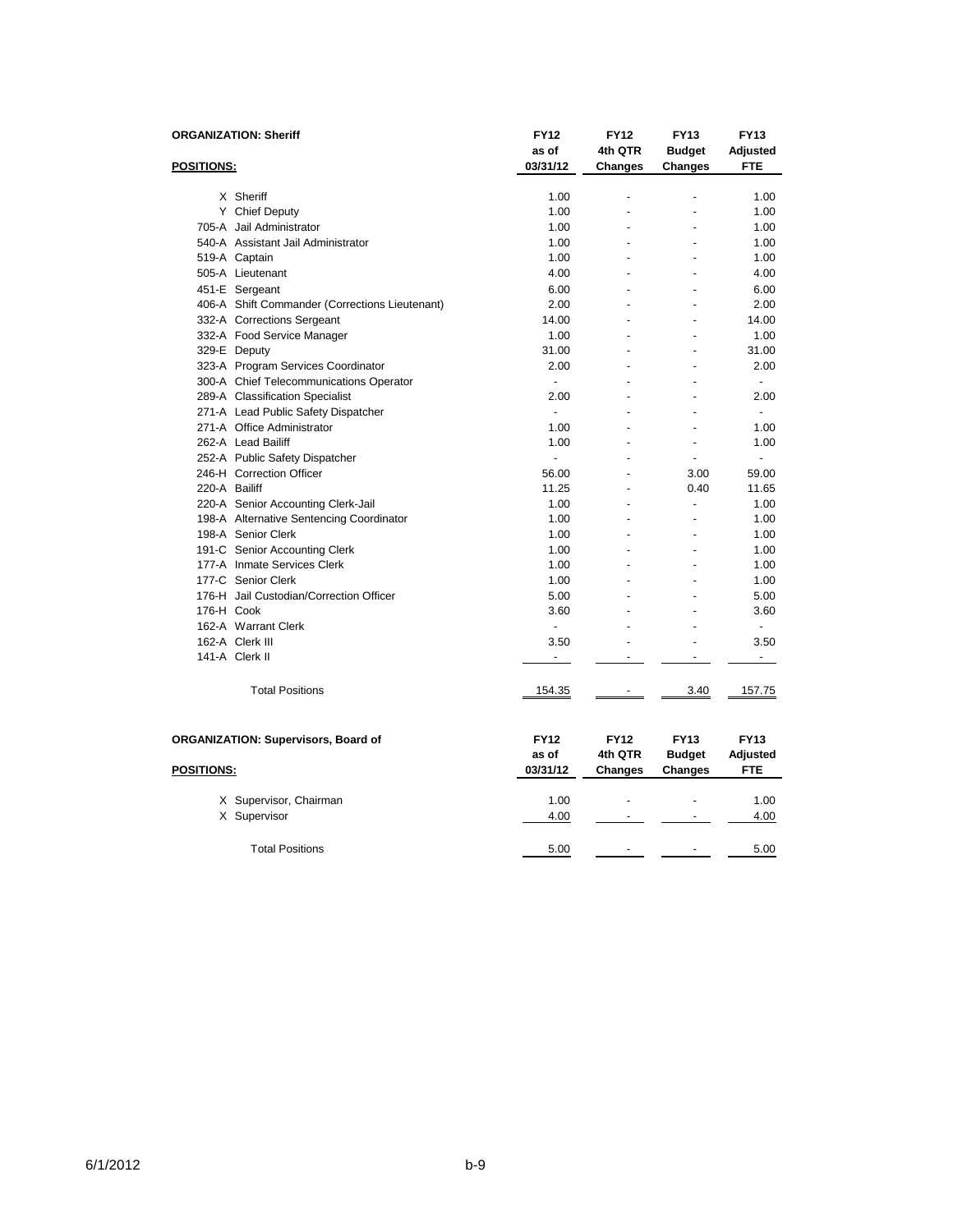| <b>ORGANIZATION: Treasurer</b>        | <b>FY12</b><br>as of | <b>FY12</b><br>4th QTR   | <b>FY13</b><br><b>Budget</b> | <b>FY13</b><br>Adjusted |
|---------------------------------------|----------------------|--------------------------|------------------------------|-------------------------|
| <b>POSITIONS:</b>                     | 03/31/12             | Changes                  | Changes                      | <b>FTE</b>              |
|                                       |                      |                          |                              |                         |
| X Treasurer                           | 1.00                 | $\overline{\phantom{a}}$ | -                            | 1.00                    |
| 611-A Financial Management Supervisor | 1.00                 | $\overline{\phantom{a}}$ | -                            | 1.00                    |
| 556-A Operations Manager              | 1.00                 |                          | -                            | 1.00                    |
| 382-A County General Store Manager    | 1.00                 | $\overline{\phantom{a}}$ | -                            | 1.00                    |
| 332-A Tax Accounting Specialist       | 1.00                 | ٠                        | $\blacksquare$               | 1.00                    |
| 332-A Motor Vehicle Supervisor        | 1.00                 | $\blacksquare$           | $\blacksquare$               | 1.00                    |
| 191-C Cashier                         | 1.00                 | $\overline{\phantom{a}}$ | -                            | 1.00                    |
| 177-A Senior Clerk                    | $\blacksquare$       | $\overline{\phantom{0}}$ | $\overline{\phantom{0}}$     |                         |
| 177-C Accounting Clerk - Treasurer    | 3.00                 | $\overline{\phantom{a}}$ | $\blacksquare$               | 3.00                    |
| 162-C Clerk III                       | 1.00                 | $\overline{\phantom{a}}$ | -                            | 1.00                    |
| 141-C Clerk II                        | 17.00                |                          |                              | 17.00                   |
|                                       | 28.00                |                          |                              | 28.00                   |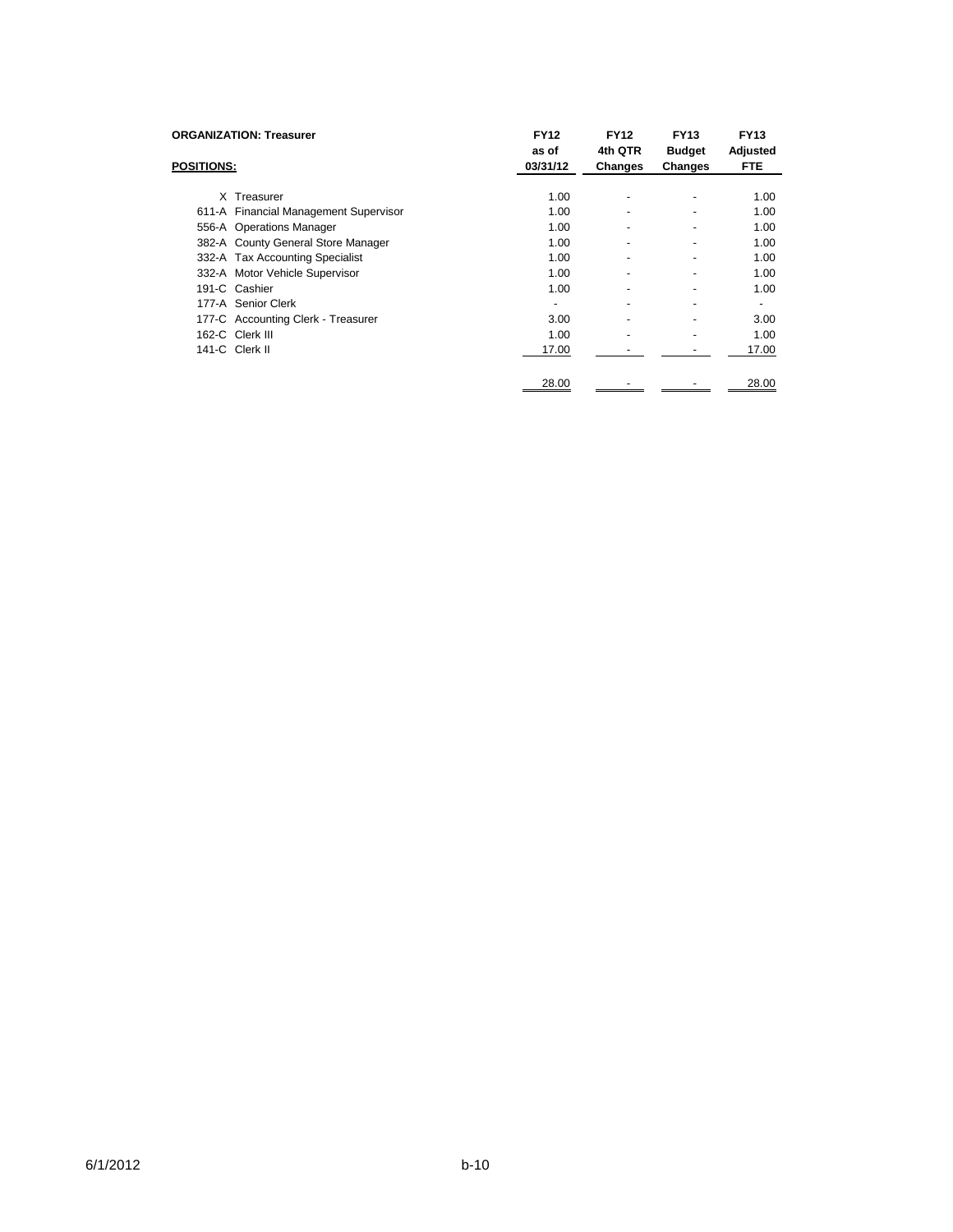$\sim 200$ 

#### 05/24/12 SCOTT COUNTY 10:00 AM FY13 APPROPRIATIONS SUMMARY

 $\mathcal{L}^{\mathcal{L}}$ 

 $\hat{\boldsymbol{\epsilon}}$ 

 $\sim$ 

 $\sim$ 

 $\sim 50$ 

 $\overline{1}$ 

 $\epsilon$ 

| Description                         | FY13<br><b>Adopted</b> | <b>Changes</b> | <b>FY13</b><br>Appropriated |
|-------------------------------------|------------------------|----------------|-----------------------------|
| Administration                      | 511783                 | \$0.00         | 511,783                     |
| Attorney                            | 2,800,044              | 0.00           | 2,800,044                   |
| Auditor                             | 1,424,811              | 0.00           | 1,424,811                   |
| <b>Authorized Agencies</b>          | 16,783,168             | 0.00           | 16,783,168                  |
| Capital Improvements (general)      | 2,761,500              | 0.00           | 2,761,500                   |
| <b>Community Services</b>           | 10,553,710             | 0.00           | 10,553,710                  |
| Conservation (net of golf course)   | 3,951,501              | 0.00           | 3,951,501                   |
| Debt Service (net of refunded debt) | 2,241,560              | 0.00           | 2,241.560                   |
| Facility & Support Services         | 3,515,074              | 0.00           | 3,515,074                   |
| Health                              | 5787861                | 0.00           | 5,787,861                   |
| <b>Human Resources</b>              | 420,080                | 0.00           | 420,080                     |
| <b>Human Services</b>               | 344 852                | 0.00           | 344,852                     |
| Information Technology              | 2.066.223              | 0.00           | 2.066.223                   |
| <b>Juvenile Court Services</b>      | 1.095.660              | 0.00           | 1,095,660                   |
| Non-Departmental                    | 4.555.759              | 0.00           | 4,555,759                   |
| Planning & Development              | 385 862                | 0.00           | 385,862                     |
| Recorder                            | 803.531                | 0.00           | 803.531                     |
| Secondary Roads                     | 6 470 000              | 0.00           | 6,470,000                   |
| Sheriff                             | 14,084,290             | 0.00           | 14,084,290                  |
| Supervisors                         | 301,642                | 0.00           | 301,642                     |
| Treasurer                           | 1.947.381              | 0.00           | 1,947,381                   |
| <b>SUBTOTAL</b>                     | 82,806,294             | 0.00           | 82,806,294                  |
| <b>Golf Course Operations</b>       | 1,027,545              | 0.00           | 1,027,545                   |
| <b>TOTAL</b>                        | 83,833,839             | 0.00           | 83,833,839                  |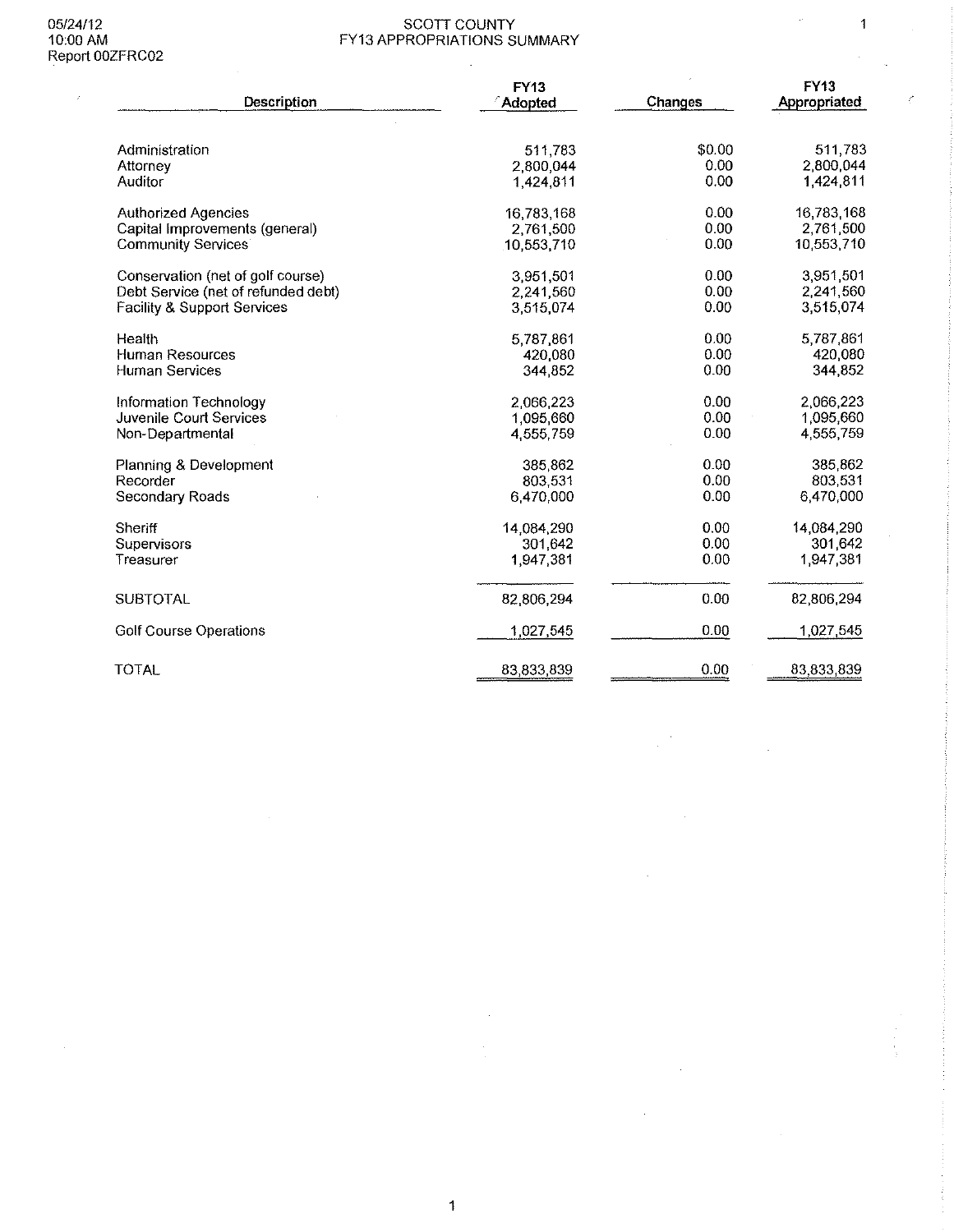#### 05/24/12 SCOTT COUNTY 09:58 AM FY13 APPROPRIATIONS SUMMARY a-1

| z,<br>Description                                             | <b>FY13</b><br>Adopted                 | Changes                      | <b>FY13</b><br>Appropriated            |
|---------------------------------------------------------------|----------------------------------------|------------------------------|----------------------------------------|
| ORGANIZATION: ADMINISTRATION                                  |                                        |                              |                                        |
| <b>APPROPRIATIONS</b>                                         |                                        |                              |                                        |
| <b>Personal Services</b><br>Expenses<br>Supplies              | 499,483<br>10,500<br>1,800             | \$0.00<br>0.00<br>0.00       | 499,483<br>10,500<br>1800              |
| <b>TOTAL APPROPRIATIONS</b>                                   | 511,783                                | 0.00                         | 511 783                                |
| ORGANIZATION: ATTORNEY                                        |                                        |                              |                                        |
| <b>APPROPRIATIONS</b>                                         |                                        |                              |                                        |
| <b>Personal Services</b><br>Equipment<br>Expenses<br>Supplies | 2,667,594<br>450<br>93,000<br>39,000   | 0.00<br>0.00<br>0.00<br>0.00 | 2,667,594<br>450<br>93,000<br>39,000   |
| TOTAL APPROPRIATIONS                                          | 2,800,044                              | 0.00                         | 2,800,044                              |
| ORGANIZATION: AUDITOR                                         |                                        |                              |                                        |
| <b>APPROPRIATIONS</b>                                         |                                        |                              |                                        |
| <b>Personal Services</b><br>Expenses<br>Supplies              | 1,195,471<br>184,640<br>44,700         | 0.00<br>0.00<br>0.00         | 1,195,471<br>184,640<br>44,700         |
| TOTAL APPROPRIATIONS                                          | 1,424,811                              | 0.00                         | 1,424,811                              |
| ORGANIZATION: CAPITAL IMPROVEMENTS (GENERAL)                  |                                        |                              |                                        |
| APPROPRIATIONS                                                |                                        |                              |                                        |
| Capital Improvements                                          | 2,761,500                              | 0.00                         | 2,761,500                              |
| TOTAL APPROPRIATIONS                                          | 2,761,500                              | 0.00                         | 2,761,500                              |
| ORGANIZATION: COMMUNITY SERVICES                              |                                        |                              |                                        |
| <b>APPROPRIATIONS</b>                                         |                                        |                              |                                        |
| <b>Personal Services</b><br>Equipment<br>Expenses<br>Supplies | 939,267<br>1,782<br>9,607,046<br>5,615 | 0.00<br>0.00<br>0.00<br>0.00 | 939,267<br>1,782<br>9,607,046<br>5,615 |
| TOTAL APPROPRIATIONS                                          | 10,553,710                             | 0.00                         | 10,553,710                             |

 $\bar{z}$ 

 $\frac{1}{\sqrt{2}}$ 

 $\mathcal{A}(\mathcal{A})$  and  $\mathcal{A}(\mathcal{A})$ 

 $\sim$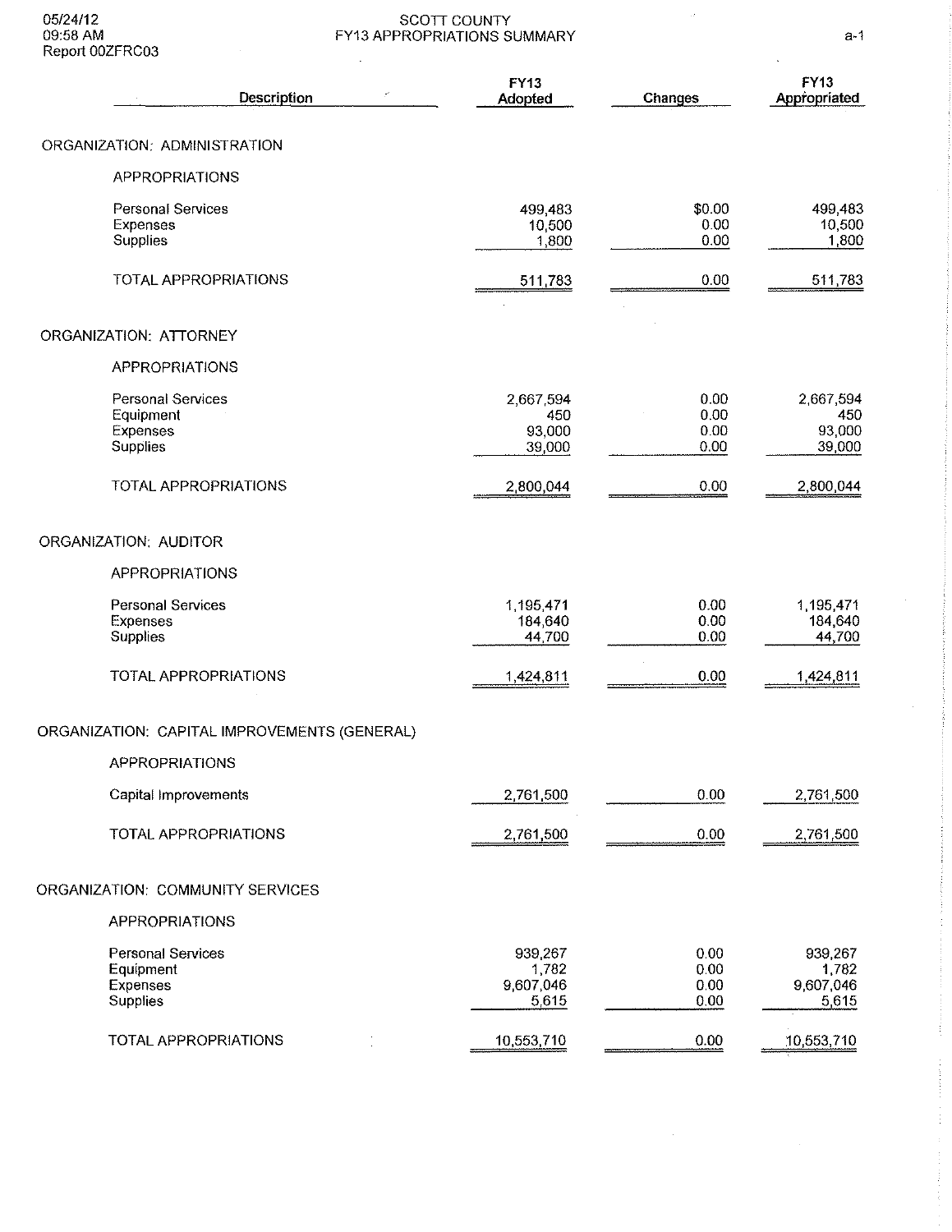#### 05/24/12 SCOTT COUNTY 09:58 AM FY13 APPROPRIATIONS SUMMARY a-2

| Report UUZFRCU3                                                                       |                                                       |                                        |                                                       |
|---------------------------------------------------------------------------------------|-------------------------------------------------------|----------------------------------------|-------------------------------------------------------|
| Description                                                                           | FY13<br>Adopted                                       | Changes                                | <b>FY13</b><br>Appropriated                           |
| ORGANIZATION: CONSERVATION                                                            |                                                       |                                        |                                                       |
| <b>APPROPRIATIONS</b>                                                                 |                                                       |                                        |                                                       |
| <b>Personal Services</b><br>Equipment<br>Capital Improvements<br>Expenses<br>Supplies | 2,316,969<br>204,000<br>537,530<br>470,302<br>422,700 | \$0.00<br>0.00<br>0.00<br>0.00<br>0.00 | 2 316 969<br>204 000<br>537,530<br>470,302<br>422,700 |
| TOTAL APPROPRIATIONS                                                                  | 3,951,501                                             | 0.00                                   | 3,951,501                                             |
| ORGANIZATION: GLYNNS CREEK GOLF COURSE                                                |                                                       |                                        |                                                       |
| <b>APPROPRIATIONS</b>                                                                 |                                                       |                                        |                                                       |
| <b>Personal Services</b><br>Equipment<br>Expenses<br>Supplies                         | 633,300<br>133,000<br>113,745<br>147,500              | 0.00<br>0.00<br>0.00<br>0.00           | 633,300<br>133,000<br>113,745<br>147,500              |
| TOTAL APPROPRIATIONS                                                                  | 1,027,545                                             | 0.00                                   | 1,027,545                                             |
| ORGANIZATION: DEBT SERVICE                                                            |                                                       |                                        |                                                       |
| <b>APPROPRIATIONS</b>                                                                 |                                                       |                                        |                                                       |
| Debt Service                                                                          | 2,241,560                                             | 0.00                                   | 2,241,560                                             |
| TOTAL APPROPRIATIONS                                                                  | 2,241,560                                             | 0.00                                   | 2,241,560                                             |
| ORGANIZATION: FACILITY AND SUPPORT SERVICES                                           |                                                       |                                        |                                                       |
| <b>APPROPRIATIONS</b>                                                                 |                                                       |                                        |                                                       |
| <b>Personal Services</b><br>Equipment<br>Expenses<br>Supplies                         | 1,829,244<br>6,000<br>1,485,705<br>194,125            | 0.00<br>0.00<br>0.00<br>0.00           | 1,829,244<br>6,000<br>1,485,705<br>194,125            |
| TOTAL APPROPRIATIONS                                                                  | 3,515,074                                             | 0.00                                   | 3,515,074                                             |
| ORGANIZATION: HEALTH                                                                  |                                                       |                                        |                                                       |
| <b>APPROPRIATIONS</b>                                                                 |                                                       |                                        |                                                       |
| <b>Personal Services</b><br>Expenses<br>Supplies                                      | 3,610,103<br>2,114,263<br>63,495                      | 0.00<br>0.00<br>0.00                   | 3,610,103<br>2,114,263<br>63,495                      |
| TOTAL APPROPRIATIONS                                                                  | 5,787,861                                             | 0.00                                   | 5,787,861                                             |

 $\ddot{\phantom{0}}$ 

 $\cdot$ 

 $\bar{\gamma}$ 

 $\bar{z}$  $\frac{1}{2}$  $\hat{\boldsymbol{\beta}}$  $\hat{\boldsymbol{\beta}}$ 

 $\sim 10^{-1}$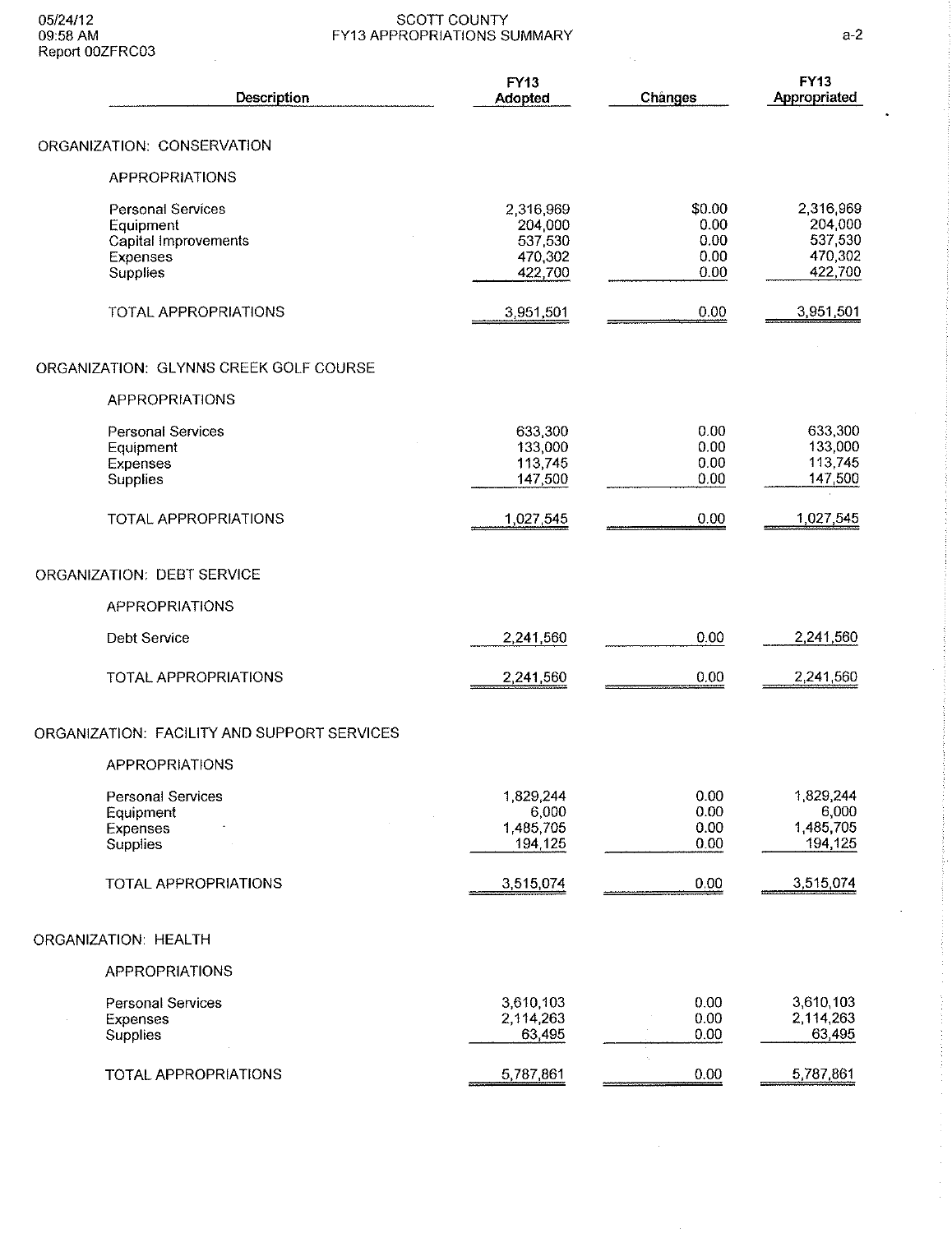#### 05/24/12 SCOTT COUNTY 09:58AM FY13 APPROPRIATIONS SUMMARY a·3

| Description                                                                    | FY13<br>Adopted                            | Changes                      | <b>FY13</b><br>Appropriated                |
|--------------------------------------------------------------------------------|--------------------------------------------|------------------------------|--------------------------------------------|
| <b>ORGANIZATION: HUMAN RESOURCES</b>                                           |                                            |                              |                                            |
| <b>APPROPRIATIONS</b>                                                          |                                            |                              |                                            |
| Personal Services<br>Expenses<br>Supplies                                      | 311,330<br>105 450<br>3,300                | \$0.00<br>0.00<br>0.00       | 311,330<br>105,450<br>3,300                |
| TOTAL APPROPRIATIONS                                                           | 420,080                                    | 0.00                         | 420,080                                    |
| <b>ORGANIZATION: HUMAN SERVICES</b>                                            |                                            |                              |                                            |
| <b>APPROPRIATIONS</b>                                                          |                                            |                              |                                            |
| Equipment<br>Expenses<br>Supplies                                              | 100<br>318,399<br>26,353                   | 0.00<br>0.00<br>0.00         | 100<br>318,399<br>26,353                   |
| TOTAL APPROPRIATIONS                                                           | 344,852                                    | 0.00                         | 344,852                                    |
| ORGANIZATION: INFORMATION TECHNOLOGY                                           |                                            |                              |                                            |
| APPROPRIATIONS                                                                 |                                            |                              |                                            |
| <b>Personal Services</b><br>Equipment<br>Expenses<br>Supplies                  | 1,322,823<br>6,000<br>731,500<br>5,900     | 0.00<br>0.00<br>0.00<br>0.00 | 1,322,823<br>6,000<br>731,500<br>5,900     |
| TOTAL APPROPRIATIONS                                                           | 2,066,223                                  | 0.00                         | 2,066,223                                  |
| ORGANIZATION: JUVENILE COURT SERVICES                                          |                                            |                              |                                            |
| APPROPRIATIONS                                                                 |                                            |                              |                                            |
| <b>Personal Services</b><br>Equipment<br>Expenses<br>Supplies                  | 1,014,560<br>1,500<br>36,900<br>42,700     | 0.00<br>0.00<br>0.00<br>0.00 | 1,014,560<br>1,500<br>36,900<br>42,700     |
| TOTAL APPROPRIATIONS                                                           | 1,095,660                                  | 0.00                         | 1,095,660                                  |
| ORGANIZATION: NON-DEPARTMENTAL                                                 |                                            |                              |                                            |
| <b>APPROPRIATIONS</b>                                                          |                                            |                              |                                            |
| <b>Personal Services</b><br>Expenses<br><b>Supplies</b><br><b>Debt Service</b> | 107,597<br>2,322,957<br>2,900<br>2,122,305 | 0.00<br>0.00<br>0.00<br>0.00 | 107,597<br>2,322,957<br>2,900<br>2,122,305 |
| TOTAL APPROPRIATIONS                                                           | 4,555,759                                  | 0.00                         | 4,555,759                                  |

 $\bar{\lambda}$ 

 $\hat{\mathcal{A}}$ 

 $\frac{1}{2}$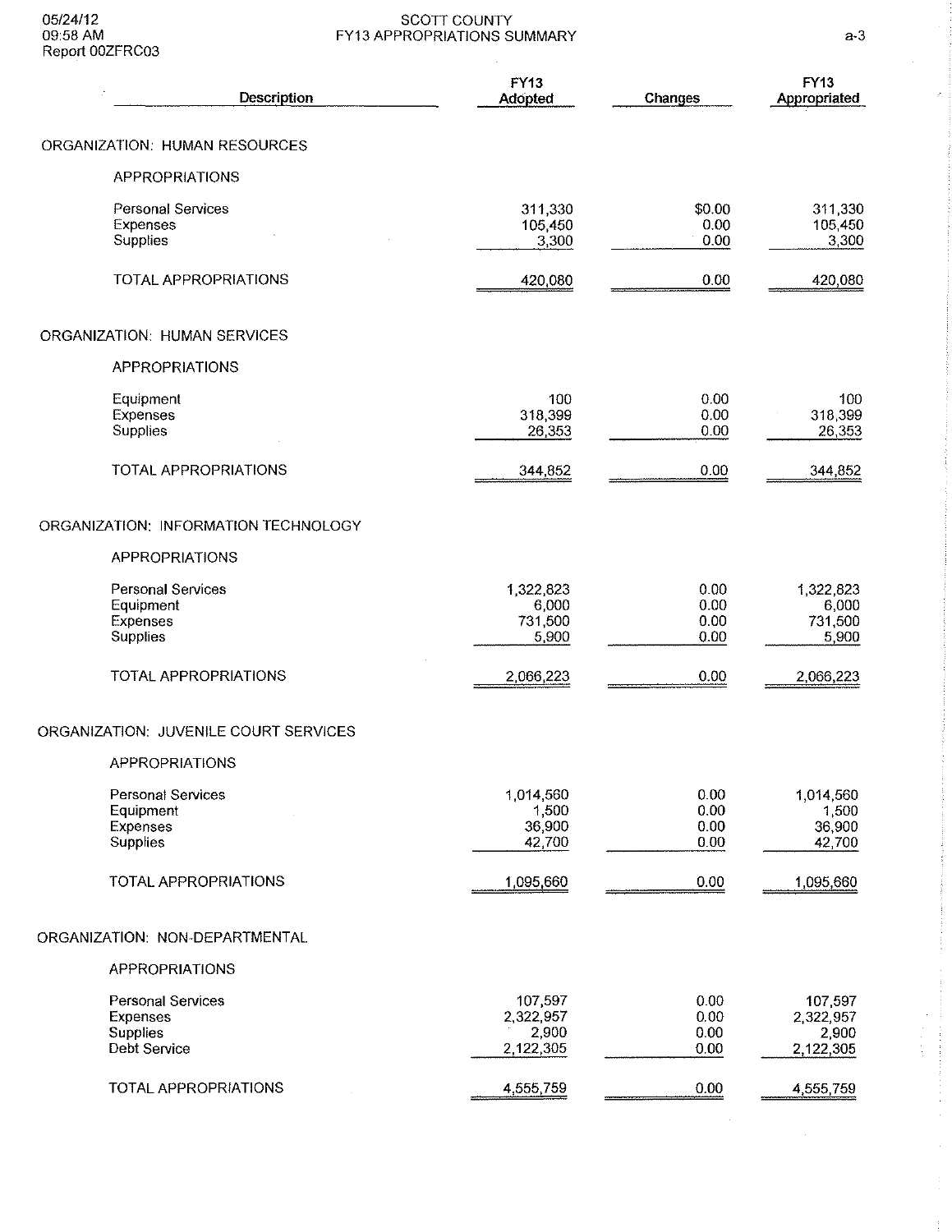#### 05/24/12 SCOTT COUNTY 09:58AM FY13 APPROPRIATIONS SUMMARY a-4

| Report UUZFRUU3                                                                                                                                                                                                                                                            |                                                                                                                                     |                                                                                              |                                                                                                                                     |
|----------------------------------------------------------------------------------------------------------------------------------------------------------------------------------------------------------------------------------------------------------------------------|-------------------------------------------------------------------------------------------------------------------------------------|----------------------------------------------------------------------------------------------|-------------------------------------------------------------------------------------------------------------------------------------|
| Description                                                                                                                                                                                                                                                                | <b>FY13</b><br>Adopted                                                                                                              | Changes                                                                                      | <b>FY13</b><br>Appropriated                                                                                                         |
| ORGANIZATION: PLANNING & DEVELOPMENT                                                                                                                                                                                                                                       |                                                                                                                                     |                                                                                              |                                                                                                                                     |
| <b>APPROPRIATIONS</b>                                                                                                                                                                                                                                                      |                                                                                                                                     |                                                                                              |                                                                                                                                     |
| <b>Personal Services</b><br><b>Expenses</b><br>Supplies                                                                                                                                                                                                                    | 328,562<br>51,100<br>6,200                                                                                                          | \$0.00<br>0.00<br>0.00                                                                       | 328,562<br>51,100<br>6,200                                                                                                          |
| <b>TOTAL APPROPRIATIONS</b>                                                                                                                                                                                                                                                | 385,862                                                                                                                             | 0.00                                                                                         | 385,862                                                                                                                             |
| ORGANIZATION: RECORDER                                                                                                                                                                                                                                                     |                                                                                                                                     |                                                                                              |                                                                                                                                     |
| <b>APPROPRIATIONS</b>                                                                                                                                                                                                                                                      |                                                                                                                                     |                                                                                              |                                                                                                                                     |
| <b>Personal Services</b><br><b>Expenses</b><br>Supplies                                                                                                                                                                                                                    | 787,331<br>4,500<br>11,700                                                                                                          | 0.00<br>0.00<br>0.00                                                                         | 787,331<br>4,500<br>11,700                                                                                                          |
| TOTAL APPROPRIATIONS                                                                                                                                                                                                                                                       | 803,531                                                                                                                             | 0.00                                                                                         | 803,531                                                                                                                             |
| ORGANIZATION: SECONDARY ROADS                                                                                                                                                                                                                                              |                                                                                                                                     |                                                                                              |                                                                                                                                     |
| <b>APPROPRIATIONS</b>                                                                                                                                                                                                                                                      |                                                                                                                                     |                                                                                              |                                                                                                                                     |
| Administration<br>Engineering<br><b>Bridges &amp; Culverts</b><br>Roads<br>Snow & Ice Control<br><b>Traffic Controls</b><br>Road Clearing<br>New Equipment<br><b>Equipment Operation</b><br>Tools, Materials & Supplies<br>Real Estate & Buildings<br>Roadway Construction | 203,000<br>451,000<br>220,000<br>1,946,000<br>453,000<br>199,000<br>175,000<br>750,000<br>1,141,500<br>66,500<br>175,000<br>690,000 | 0.00<br>0.00<br>0.00<br>0.00<br>0.00<br>0.00<br>0.00<br>0.00<br>0.00<br>0.00<br>0.00<br>0.00 | 203,000<br>451,000<br>220,000<br>1,946,000<br>453,000<br>199,000<br>175,000<br>750,000<br>1,141,500<br>66,500<br>175,000<br>690,000 |
| TOTAL APPROPRIATIONS                                                                                                                                                                                                                                                       | 6,470,000                                                                                                                           | 0.00                                                                                         | 6,470,000                                                                                                                           |
| <b>ORGANIZATION: SHERIFF</b>                                                                                                                                                                                                                                               |                                                                                                                                     |                                                                                              |                                                                                                                                     |
| <b>APPROPRIATIONS</b>                                                                                                                                                                                                                                                      |                                                                                                                                     |                                                                                              |                                                                                                                                     |
| Personal Services<br>Equipment<br>Expenses<br>Supplies                                                                                                                                                                                                                     | 12,684,231<br>63,015<br>440,712<br>896,332                                                                                          | 0.00<br>0.00<br>0.00<br>0.00                                                                 | 12,684,231<br>63,015<br>440,712<br>896,332                                                                                          |
| TOTAL APPROPRIATIONS                                                                                                                                                                                                                                                       | 14,084,290                                                                                                                          | 0.00                                                                                         | 14,084,290                                                                                                                          |
|                                                                                                                                                                                                                                                                            |                                                                                                                                     |                                                                                              |                                                                                                                                     |

 $\frac{1}{2} \frac{1}{2} \frac{1}{2} \frac{1}{2} \frac{1}{2} \frac{1}{2} \frac{1}{2} \frac{1}{2} \frac{1}{2} \frac{1}{2} \frac{1}{2} \frac{1}{2} \frac{1}{2} \frac{1}{2} \frac{1}{2} \frac{1}{2} \frac{1}{2} \frac{1}{2} \frac{1}{2} \frac{1}{2} \frac{1}{2} \frac{1}{2} \frac{1}{2} \frac{1}{2} \frac{1}{2} \frac{1}{2} \frac{1}{2} \frac{1}{2} \frac{1}{2} \frac{1}{2} \frac{1}{2} \frac{$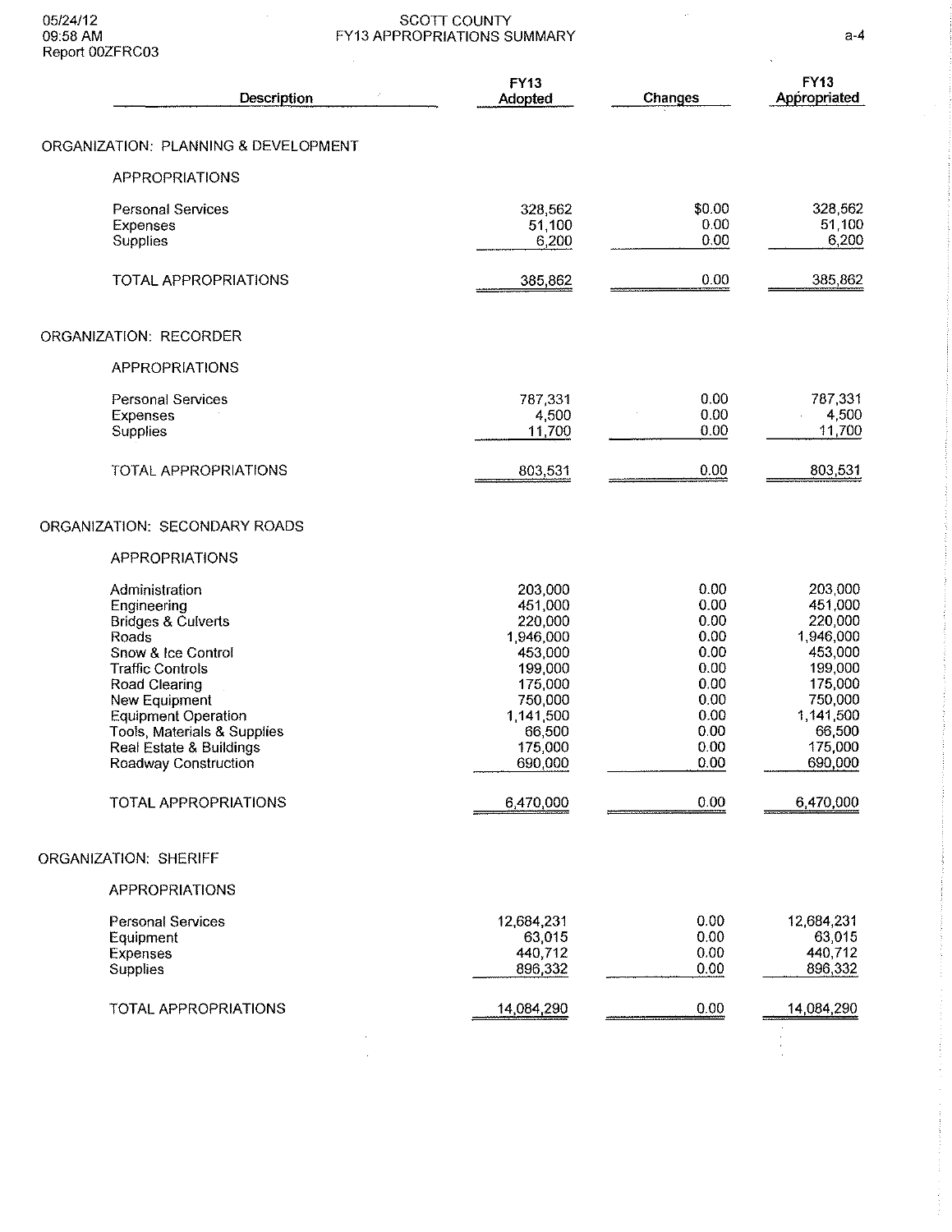#### 05/24/12 SCOTT COUNTY 09:58 AM FY13 APPROPRIATIONS SUMMARY a-5

| Report UUZFRC03                                  |                               |                        |                               |
|--------------------------------------------------|-------------------------------|------------------------|-------------------------------|
| Description                                      | FY13<br>Adopted               | Changes                | <b>FY13</b><br>Appropriated   |
| ORGANIZATION: SUPERVISORS, BOARD OF              |                               |                        |                               |
| <b>APPROPRIATIONS</b>                            |                               |                        |                               |
| Personal Services<br>Expenses<br>Supplies        | 290,117<br>10,700<br>825      | \$0.00<br>0.00<br>0.00 | 290,117<br>10,700<br>825      |
| TOTAL APPROPRIATIONS                             | 301 642                       | 0.00                   | 301,642                       |
| ORGANIZATION: TREASURER                          |                               |                        |                               |
| <b>APPROPRIATIONS</b>                            |                               |                        |                               |
| <b>Personal Services</b><br>Expenses<br>Supplies | 1,819,446<br>83,810<br>44,125 | 0.00<br>0.00<br>0.00   | 1,819,446<br>83,810<br>44,125 |
| TOTAL APPROPRIATIONS                             | 1,947,381                     | 0.00                   | 1 947 381                     |
| ORGANIZATION: BI-STATE PLANNING COMMISSION       |                               |                        |                               |
| <b>APPROPRIATIONS</b>                            |                               |                        |                               |
| Expenses                                         | 89,351                        | 0.00                   | 89,351                        |
| TOTAL APPROPRIATIONS                             | 89,351                        | 0.00                   | 89,351                        |
| ORGANIZATION: BUFFALO VOLUNTEER AMBULANCE        |                               |                        |                               |
| <b>APPROPRIATIONS</b>                            |                               |                        |                               |
| <b>Expenses</b>                                  | 32,650                        | 0.00                   | 32,650                        |
| TOTAL APPROPRIATIONS                             | 32,650                        | 0.00                   | 32,650                        |
| ORGANIZATION: CENTER FOR ALCOHOL/DRUG SERVICES   |                               |                        |                               |
| <b>APPROPRIATIONS</b>                            |                               |                        |                               |
| Expenses                                         | 688,331                       | 0.00                   | 688,331                       |
| TOTAL APPROPRIATIONS                             | 688,331                       | 0.00                   | 688,331                       |
| ORGANIZATION: CENTER FOR AGING SERVICES          |                               |                        |                               |
| <b>APPROPRIATIONS</b>                            |                               |                        |                               |
| Expenses                                         | 213,750                       | 0.00                   | 213,750                       |
| <b>TOTAL APPROPRIATIONS</b>                      | 213,750                       | 0.00                   | 213,750                       |

 $\bar{z}$ 

 $\sim$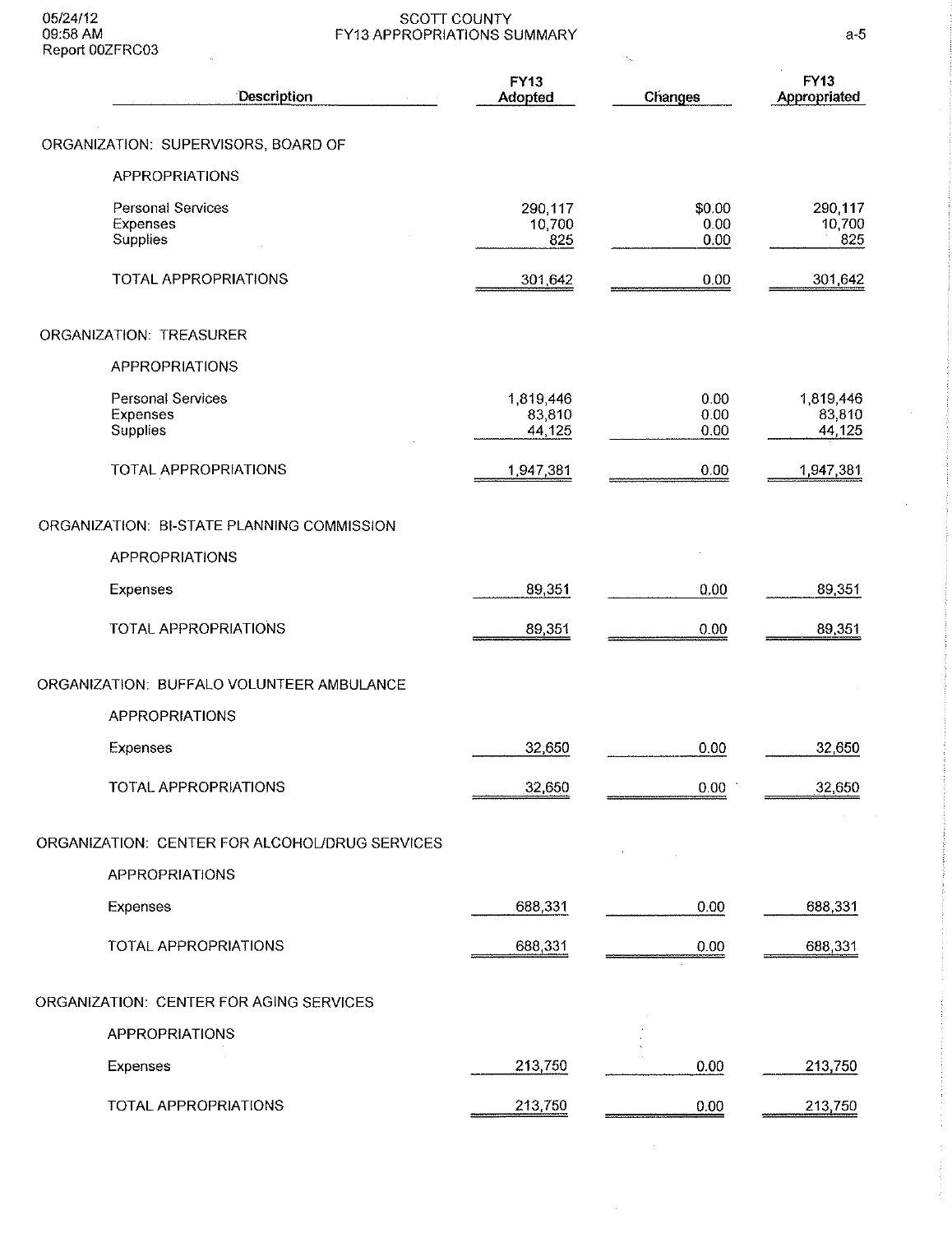#### 05/24/12 SCOTT COUNTY  $09:58$  AM  $\blacksquare$   $\blacksquare$   $\blacksquare$   $\blacksquare$   $\blacksquare$   $\blacksquare$   $\blacksquare$   $\blacksquare$   $\blacksquare$   $\blacksquare$   $\blacksquare$   $\blacksquare$   $\blacksquare$   $\blacksquare$   $\blacksquare$   $\blacksquare$   $\blacksquare$   $\blacksquare$   $\blacksquare$   $\blacksquare$   $\blacksquare$   $\blacksquare$   $\blacksquare$   $\blacksquare$   $\blacksquare$   $\blacksquare$   $\blacksquare$   $\blacksquare$   $\blacksquare$   $\blacksquare$

| Report UUZFRUUS                                  | ٠.                            |         |                      |
|--------------------------------------------------|-------------------------------|---------|----------------------|
| Description                                      | <b>FY13</b><br><b>Adopted</b> | Changes | FY13<br>Appropriated |
| ORGANIZATION: COMMUNITY HEALTH CARE              |                               |         |                      |
| <b>APPROPRIATIONS</b>                            |                               |         |                      |
| Expenses                                         | 355,013                       | \$0.00  | 355,013              |
| TOTAL APPROPRIATIONS                             | 355,013                       | 0.00    | 355,013              |
| ORGANIZATION: DURANT VOLUNTEER AMBULANCE         |                               |         |                      |
| <b>APPROPRIATIONS</b>                            |                               |         |                      |
| Expenses                                         | 20,000                        | 0.00    | 20,000               |
| TOTAL APPROPRIATIONS                             | 20,000                        | 0.00    | 20,000               |
| ORGANIZATION: EMERGENCY MANAGEMENT AGENCY        |                               |         |                      |
| <b>APPROPRIATIONS</b>                            |                               |         |                      |
| Expenses                                         | 7,341,080                     | 0.00    | 7,341,080            |
| TOTAL APPROPRIATIONS                             | 7,341,080                     | 0.00    | 7,341,080            |
| ORGANIZATION: GENESIS VISITING NURSE ASSOCIATION |                               |         |                      |
| <b>APPROPRIATIONS</b>                            |                               |         |                      |
| ORGANIZATION: HANDICAPPED DEVELOPMENT CENTER     |                               |         |                      |
| APPROPRIATIONS                                   |                               |         |                      |
| <b>Expenses</b>                                  | 3,111,588                     | 0.00    | 3,111,588            |
| TOTAL APPROPRIATIONS                             | 3,111,588                     | 0.00    | 3,111,588            |
| ORGANIZATION: HUMANE SOCIETY                     |                               |         |                      |
| <b>APPROPRIATIONS</b>                            |                               |         |                      |
| Expenses                                         | 33,317                        | 0.00    | 33,317               |
| TOTAL APPROPRIATIONS                             | 33,317                        | 0.00    | 33,317               |

 $\frac{1}{\alpha}$ 

 $\bar{\mathcal{L}}$ 

 $\bar{z}$ 

 $\bar{\beta}$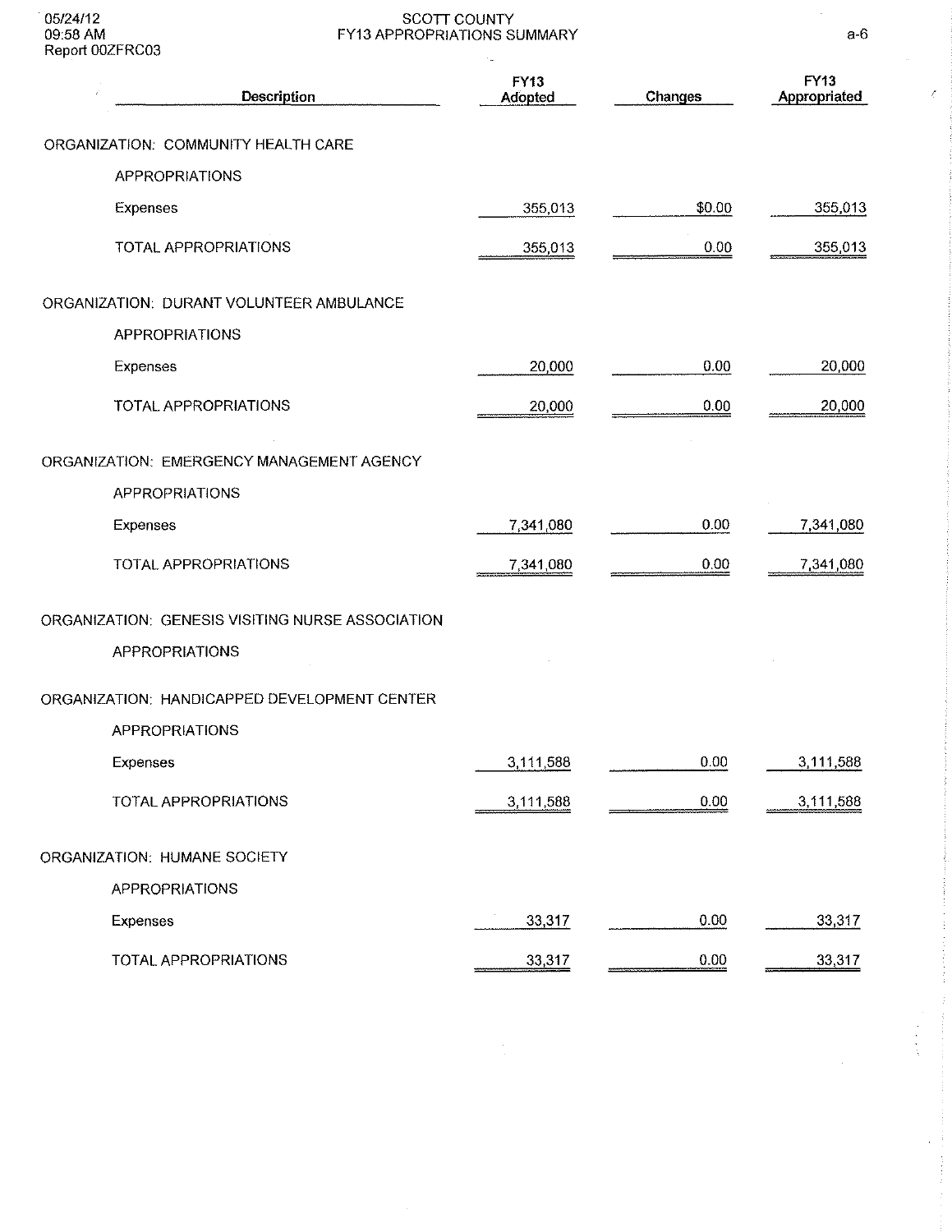05/24/12 09:58 AM Report 00ZFRC03

 $\mathcal{A}^{\mathcal{A}}$ 

 $\frac{1}{2}$ 

#### SCOTT COUNTY FY13 APPROPRIATIONS SUMMARY

| Description                                              | FY13<br>Adopted | Changes | <b>FY13</b><br>Appropriated |
|----------------------------------------------------------|-----------------|---------|-----------------------------|
| ORGANIZATION: LIBRARY                                    |                 |         |                             |
| <b>APPROPRIATIONS</b>                                    |                 |         |                             |
| Expenses                                                 | 532,955         | \$0.00  | 532,955                     |
| TOTAL APPROPRIATIONS                                     | 532,955         | 0.00    | 532,955                     |
| ORGANIZATION: MEDIC AMBULANCE                            |                 |         |                             |
| ORGANIZATION: QUAD-CITY CONVENTION & VISITORS BUREAU     |                 |         |                             |
| <b>APPROPRIATIONS</b>                                    |                 |         |                             |
| Expenses                                                 | 70,000          | 0.00    | 70,000                      |
| TOTAL APPROPRIATIONS                                     | 70,000          | 0.00    | 70,000                      |
| ORGANIZATION: QUAD-CITY DEVELOPMENT GROUP                |                 |         |                             |
| <b>APPROPRIATIONS</b>                                    |                 |         |                             |
| Expenses                                                 | 100,000         | 0.00    | 100,000                     |
| TOTAL APPROPRIATIONS                                     | 100,000         | 0.00    | 100,000                     |
| ORGANIZATION: VERA FRENCH COMMUNITY MENTAL HEALTH CENTER |                 |         |                             |
| <b>APPROPRIATIONS</b>                                    |                 |         |                             |
| Expenses                                                 | 4,195,133       | 0.00    | 4, 195, 133                 |
| TOTAL APPROPRIATIONS<br>$\sim$                           | 4,195,133       | 0.00    | 4,195,133                   |

a-7

l.

Ĵ, 

 $\frac{1}{2}$ 

 $\frac{1}{\sqrt{2}}$ 

 $\mathcal{L}_{\rm{in}}$ 

 $\sim 10^7$ 

 $\bar{z}$